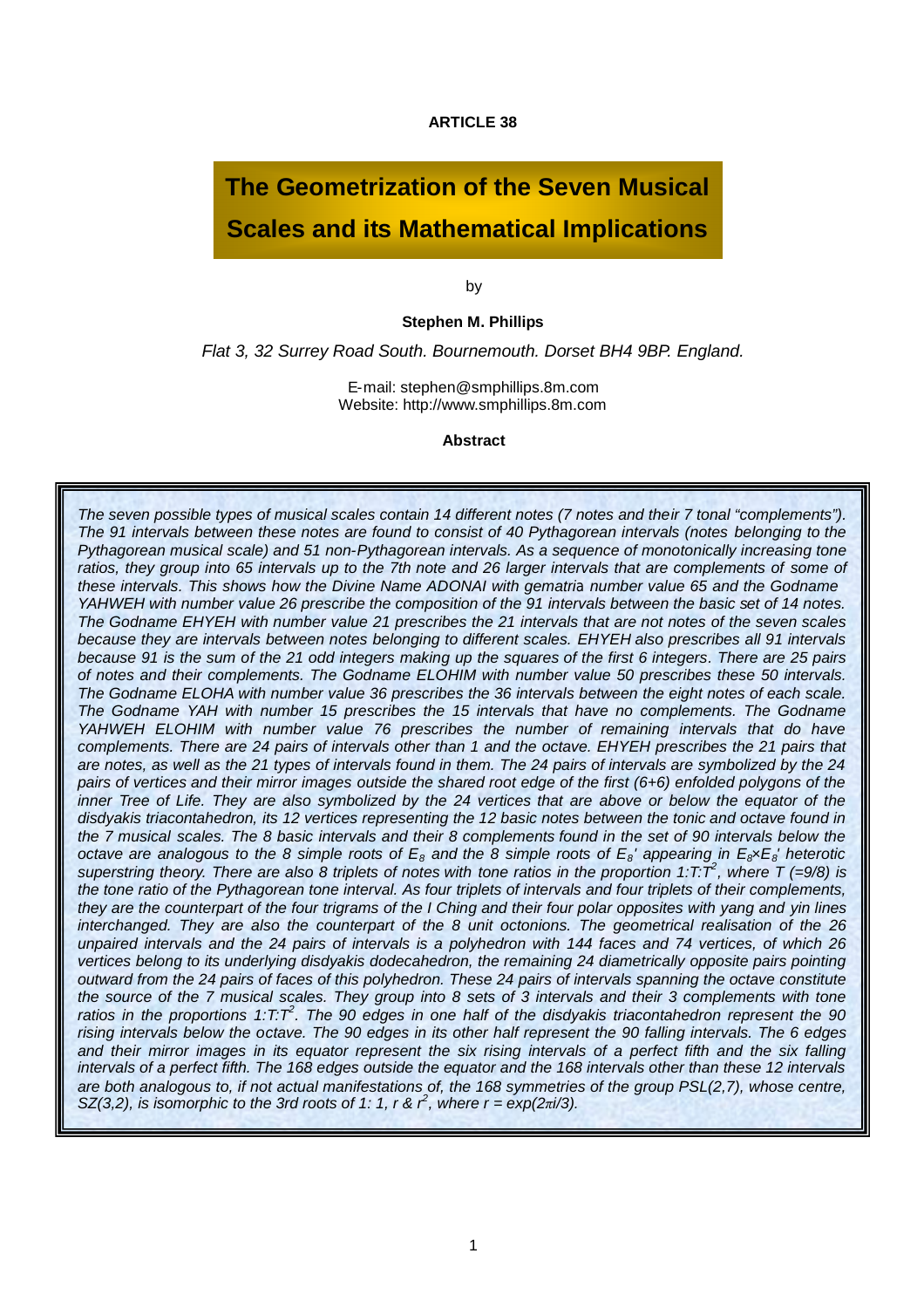| Musical scale       | Tone ratio |       |         |          |        |         |                |
|---------------------|------------|-------|---------|----------|--------|---------|----------------|
| B<br>scale          | 256/243    | 32/27 | 4/3     | 1024/729 | 128/81 | 16/9    | $\overline{2}$ |
| A scale             | 9/8        | 32/27 | 4/3     | 3/2      | 128/81 | 16/9    | ົ              |
| $\mathsf I$ G scale | 9/8        | 81/64 | 4/3     | 3/2      | 27/16  | 16/9    | ົ              |
| $\mathsf F$ scale   | 9/8        | 81/64 | 729/512 | 3/2      | 27/16  | 243/128 | 2              |
| $\mathsf{E}$ scale  | 256/243    | 32/27 | 4/3     | 3/2      | 128/81 | 16/9    | റ              |
| D scale             | 9/8        | 32/27 | 4/3     | 3/2      | 27/16  | 16/9    | 2              |
| C scale             | 9/8        | 81/64 | 4/3     | 3/2      | 27/16  | 243/128 | ົ              |

Table 1. Tone ratios of the notes in the seven musical scales.

(*Tone ratios belonging to the Pythagorean scale are written in black and non-Pythagorean tone ratios are written in red*).

The seven species of musical octaves<sup>[1](#page-14-0)</sup> comprise 14 different notes (Table 1). In order of increasing tone ratios, they are:

1 256/243 9/8 32/27 81/64 4/3 1024/729 729/512 3/2 128/81 27/16 16/9 243/128 2 They form seven pairs of notes x and their complements y, where  $xy = 2$ :

| 1.           |                      |          |         | $T^{5}$ $I^2$  | $1x^2 = 2$                    |
|--------------|----------------------|----------|---------|----------------|-------------------------------|
| 2.           |                      | 256/243  | 243/128 | $T^5$ l        | $256/243 \times 243/128 = 2$  |
| 3.           |                      | 9/8      | 16/9    | $T^4$ l $^2$   | $9/8 \times 16/9 = 2$         |
| $\mathbf{4}$ | TL.                  | 32/27    | 27/16   | $T^4$ l        | $32/27 \times 27/16 = 2$      |
| .5.          | $T^2$                | 81/64    | 128/81  | $T^3$ l $^2$   | $81/64 \times 128/81 = 2$     |
| 6.           | $T^2I$               | 4/3      | 3/2     | $T^3$ L        | $4/3 \times 3/2 = 2$          |
| 7            | $T^2$ <sub>1</sub> 2 | 1024/729 | 729/512 | $\mathsf{T}^3$ | $1024/729 \times 729/512 = 2$ |

(T = 9/8 is the Pythagorean tone interval and L = 256/243 is the Pythagorean leimma). Let X =  $(x_1, x_2, x_3,$ ...x<sub>7</sub>) be the set of the first seven notes  $(x_m > x_n$  for m>n) and Y =  $(y_1, y_2, y_3, ..., y_7)$  be the set of their complements (x<sub>7</sub><y<sub>n</sub><y<sub>m</sub> for m>n), where x<sub>n</sub>y<sub>8-n</sub> = 2. There are (<sup>14</sup>C<sub>2</sub> = 91) intervals between the 14 notes. The largest of these is the octave, so that 90 intervals are below it. Their explicit values can be calculated in three steps:

1. Work out the (<sup>7</sup>C<sub>2</sub> = 21) rising intervals X<sub>nm</sub> between the notes x<sub>n</sub> and x<sub>m</sub> in X (m>n), where X<sub>nm</sub> ≡ x<sub>m</sub>/x<sub>n</sub>. By definition,  $x_n = X_{1n}$ ;

2. Work out the 21 rising intervals Y<sub>nm</sub> between the notes y<sub>n</sub> and y<sub>m</sub> in Y (m>n), where Y<sub>nm</sub> ≡ y<sub>m</sub>/y<sub>n</sub>. As y<sub>m</sub> =  $2/x_{8-m}$  and  $y_n = 2/x_{8-n}$ ,  $Y_{nm} = x_{8-n}/x_{8-m} = X_{(8-m)(8-n)}$ .

3. Work out the (7x7=**49**) rising intervals  $Z_{nm}$  between the notes x<sub>n</sub> and y<sub>m</sub>, where  $Z_{nm} \equiv y_m/x_n = 2/x_{8-m}x_n$ . By definition,  $y_n = Z_{1n}$ , so that the octave  $y_7$  is  $Z_{17}$ .

Tables 2, 3 & 4 display the magnitudes of the 90 rising intervals below the octave.

| n                | m        | 1 | 2       | 3         | 4       | 5           | 6       |             |
|------------------|----------|---|---------|-----------|---------|-------------|---------|-------------|
|                  |          |   | 256/243 | 9/8       | 32/27   | 81/64       | 4/3     | 1024/729    |
|                  |          |   | 256/243 | 9/8       | 32/27   | 81/64       | 4/3     | 1024/729    |
| $\boldsymbol{2}$ | 256/243  |   |         | 2187/2048 | 9/8     | 19683/16384 | 81/64   | 4/3         |
| 3                | 9/8      |   |         |           | 256/243 | 9/8         | 32/27   | 8192/6561   |
| $\overline{4}$   | 32/27    |   |         |           |         | 2187/2048   | 9/8     | 32/27       |
| 5                | 81/64    |   |         |           |         |             | 256/243 | 65536/59049 |
| 6                | 4/3      |   |         |           |         |             |         | 256/243     |
|                  | 1024/729 |   |         |           |         |             |         |             |

Table 2. Intervals  $X_{nm}$ .

*(Cells highlighted in turquoise are the tone ratios of the first seven notes. Cells for the falling intervals are left blank).*

The 21 intervals X<sub>nm</sub> consist of 3 Pythagorean notes, 5 Pythagorean intervals, 3 non-Pythagorean notes and 10 non-Pythagorean intervals.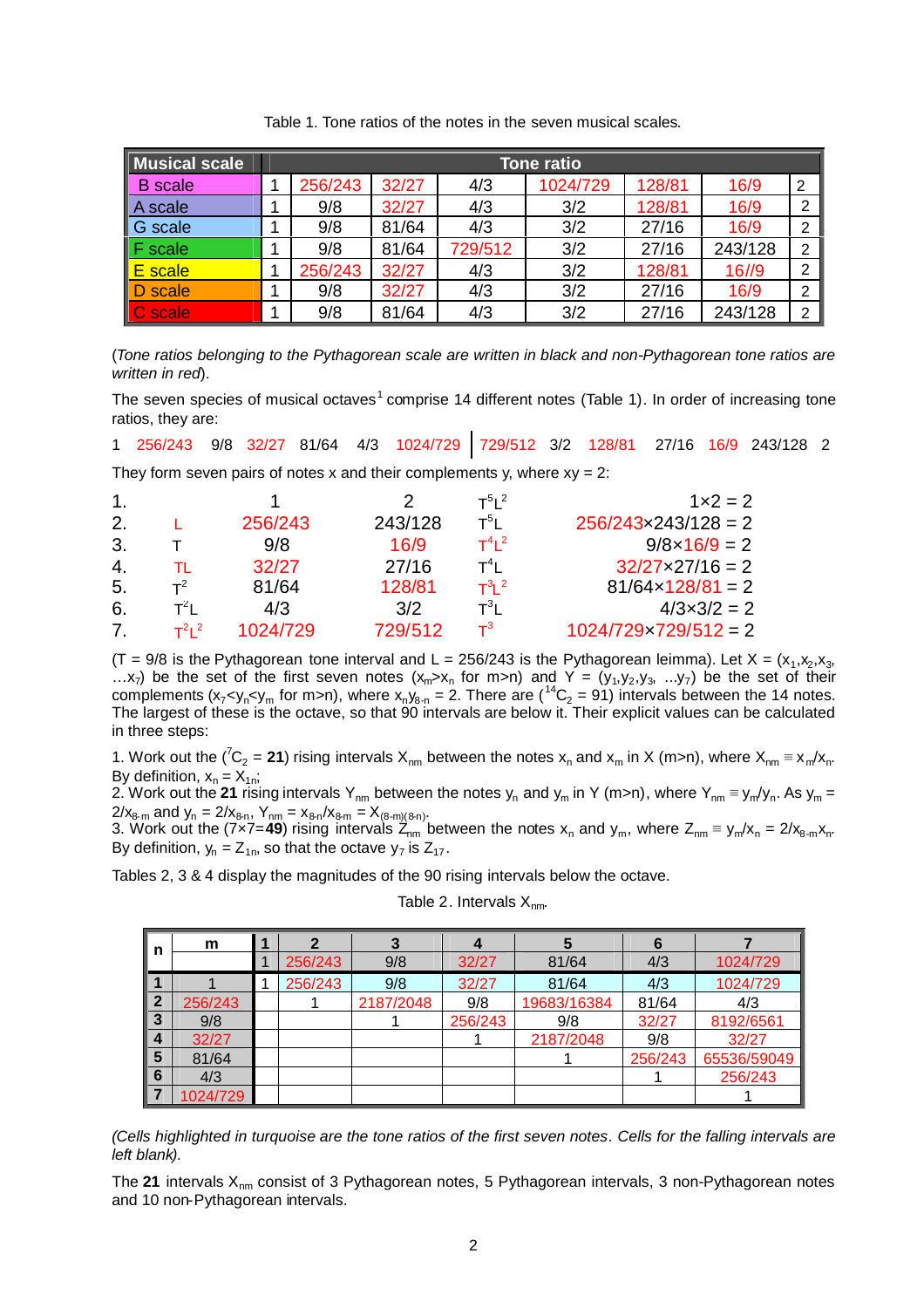#### Table 3. Intervals  $Y_{nm}$ .

|                  | m       | 7 | 6       | 5         |         | 3           | 2       |             |
|------------------|---------|---|---------|-----------|---------|-------------|---------|-------------|
| n                |         | 2 | 243/128 | 16/9      | 27/16   | 128/81      | 3/2     | 729/512     |
| 7                | っ       |   | 256/243 | 9/8       | 32/27   | 81/64       | 4/3     | 1024/729    |
| 6                | 243/128 |   |         | 2187/2048 | 9/8     | 19683/16384 | 81/64   | 4/3         |
| 5                | 16/9    |   |         |           | 256/243 | 9/8         | 32/27   | 8192/6561   |
| $\boldsymbol{4}$ | 27/16   |   |         |           |         | 2187/2048   | 9/8     | 32/27       |
| 3                | 128/81  |   |         |           |         |             | 256/243 | 65536/59049 |
| $\mathbf{2}$     | 3/2     |   |         |           |         |             |         | 256/243     |
|                  | 729/512 |   |         |           |         |             |         |             |

*(The 7 complements are tabulated in order of decreasing tone ratio in order to demonstrate that the set of* **21** *intervals*  $Y_{nm}$  *is identical to the set of* **21** *intervals*  $X_{nm}$ *).* 

The 21 intervals Y<sub>nm</sub> comprise 8 Pythagorean intervals and 13 non-Pythagorean intervals.

|   | m        |               |           |           |             |          |               |         |
|---|----------|---------------|-----------|-----------|-------------|----------|---------------|---------|
|   |          | 729/512       | 3/2       | 128/81    | 27/16       | 16/9     | 243/128       |         |
|   |          | 729/512       | 3/2       | 128/81    | 27/16       | 16/9     | 243/128       | 2       |
|   | 256/243  | 177147/131072 | 729/512   | 3/2       | 6561/4096   | 27/16    | 59049/32768   | 243/128 |
|   | 9/8      | 81/64         | 4/3       | 1024/729  | 3/2         | 128/81   | 27/16         | 16/9    |
|   | 32/27    | 19683/16384   | 81/64     | 4/3       | 729/512     | 3/2      | 6561/4096     | 27/16   |
| C | 81/64    | 9/8           | 32/27     | 8192/6561 | 4/3         | 1024/729 | 3/2           | 128/81  |
|   | 4/3      | 2187/2048     | 9/8       | 32/27     | 81/64       | 4/3      | 729/512       | 3/2     |
|   | 1024/729 | 531441/524288 | 2187/2048 | 9/8       | 19683/16384 | 81/64    | 177147/131072 | 729/512 |

Table 4. Intervals  $Z_{nm}$ .

*(The cell with tone ratio 2 is coloured black to indicate that it does not belong to the set of 90 intervals).*

The 48 intervals Z<sub>nm</sub> below the octave consist of 3 Pythagorean notes, 20 Pythagorean intervals, 3 non-Pythagorean notes and 22 non-Pythagorean intervals, that is, 23 Pythagorean intervals and 25 non-Pythagorean intervals, regarding notes as intervals.

The 91 intervals consist of 7 Pythagorean notes, 6 non-Pythagorean notes, 33 Pythagorean intervals and 45 non-Pythagorean intervals, that is, 40 Pythagorean and 51 non-Pythagorean intervals. In increasing order of size, their tones ratios are:

| $T^5L^2$<br>2<br>$TL^{-2}$<br>531441/524288*<br>1<br>$T^5L$<br>8<br>243/128<br>256/243<br>$\mathsf{TL}^{\text{-1}}$<br>6<br>2187/2048<br>$T^5$<br>$\overline{2}$<br>59049/32768*<br>65536/59049*<br>$T^4L^2$<br>16/9<br>9/8<br>11<br>$T^4L$<br>8<br>27/16<br>32/27<br>TL<br>$T^2L^{-1}$<br>19683/16384*<br>4<br>$\begin{array}{c}\n\mathsf{T} \mathsf{L}^2 \\ \mathsf{T}^2 \\ \mathsf{T}^2\n\mathsf{L} \\ \mathsf{T}^3 \mathsf{L}^{-1}\n\end{array}$<br>$\textsf{T}^{\textsf{4}}$<br>3<br>8192/6561<br>6561/4096<br>$T^3L^2$<br>8<br>128/81<br>81/64<br>$T^3L$<br>8<br>4/3<br>3/2<br>$\overline{2}$<br>177147/131072* | number |
|-----------------------------------------------------------------------------------------------------------------------------------------------------------------------------------------------------------------------------------------------------------------------------------------------------------------------------------------------------------------------------------------------------------------------------------------------------------------------------------------------------------------------------------------------------------------------------------------------------------------------|--------|
|                                                                                                                                                                                                                                                                                                                                                                                                                                                                                                                                                                                                                       |        |
|                                                                                                                                                                                                                                                                                                                                                                                                                                                                                                                                                                                                                       | 2      |
|                                                                                                                                                                                                                                                                                                                                                                                                                                                                                                                                                                                                                       |        |
|                                                                                                                                                                                                                                                                                                                                                                                                                                                                                                                                                                                                                       |        |
|                                                                                                                                                                                                                                                                                                                                                                                                                                                                                                                                                                                                                       | 2      |
|                                                                                                                                                                                                                                                                                                                                                                                                                                                                                                                                                                                                                       | 4      |
|                                                                                                                                                                                                                                                                                                                                                                                                                                                                                                                                                                                                                       |        |
|                                                                                                                                                                                                                                                                                                                                                                                                                                                                                                                                                                                                                       | 2      |
|                                                                                                                                                                                                                                                                                                                                                                                                                                                                                                                                                                                                                       | 3      |
|                                                                                                                                                                                                                                                                                                                                                                                                                                                                                                                                                                                                                       | 6      |
|                                                                                                                                                                                                                                                                                                                                                                                                                                                                                                                                                                                                                       |        |
| $T^3$<br>$T^2L^2$<br>1024/729<br>4<br>729/512                                                                                                                                                                                                                                                                                                                                                                                                                                                                                                                                                                         | 5      |
| Total = $65$<br>Total = $26$                                                                                                                                                                                                                                                                                                                                                                                                                                                                                                                                                                                          |        |

(The **21** starred intervals are not notes of the seven musical scales). In total, there are 40 Pythagorean intervals and 51 non-Pythagorean intervals. The Godname ELOHIM (Table 5) with number value **50** prescribes the latter because 51 is the **50**th integer after 1. There are **65** intervals up the seventh and last note with tone ratio 1024/729 before the crossover to notes that are complements of the first seven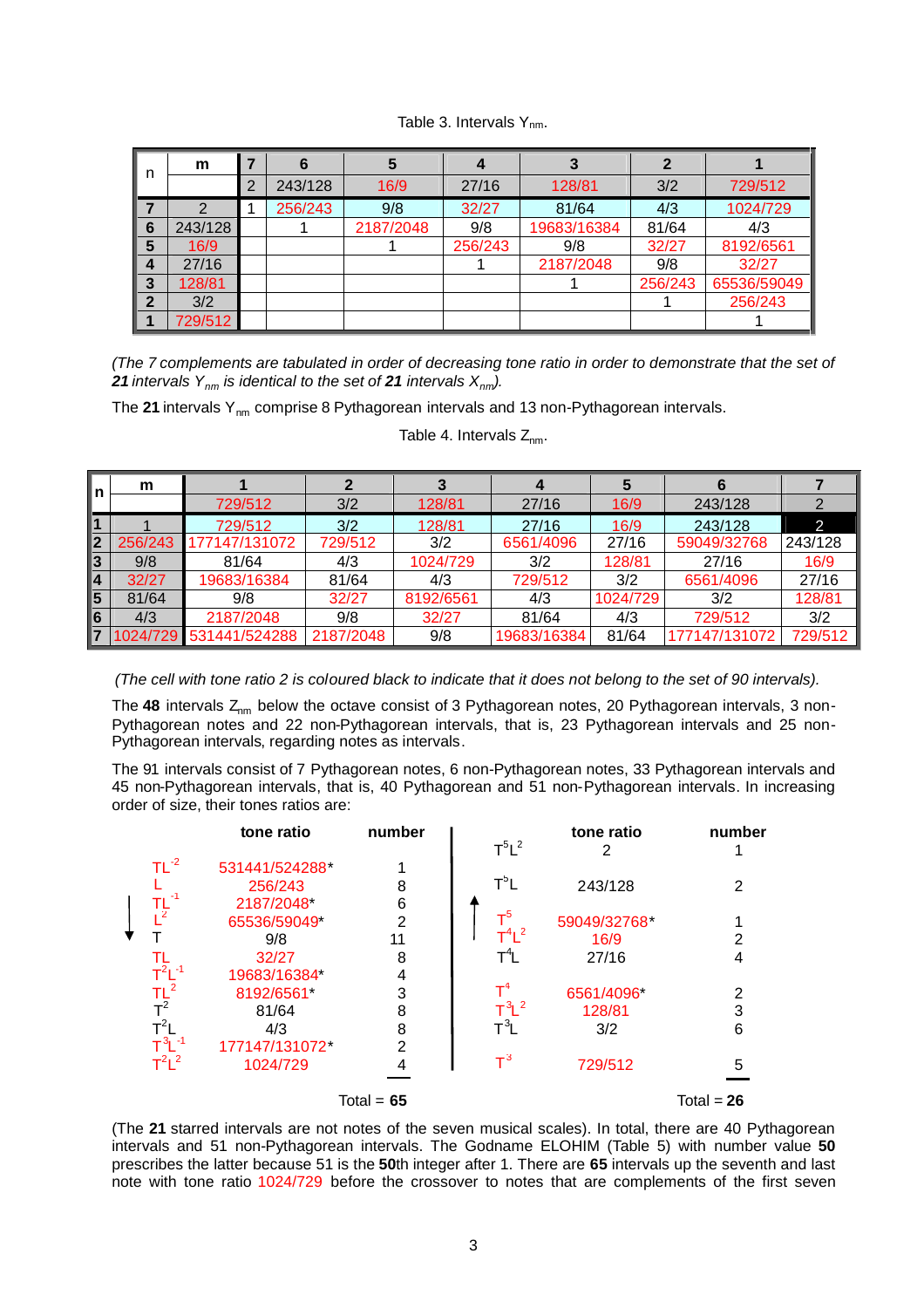|                | <b>SEPHIRAH</b>                       | <b>GODNAME</b>                                            | <b>ARCHANGEL</b>                                 | <b>ORDER OF</b><br><b>ANGELS</b>                       | <b>MUNDANE</b><br><b>CHAKRA</b>                                                          |
|----------------|---------------------------------------|-----------------------------------------------------------|--------------------------------------------------|--------------------------------------------------------|------------------------------------------------------------------------------------------|
| 1              | Kether<br>(Crown)<br>620              | <b>EHYEH</b><br>(1 am)<br>21                              | Metatron<br>(Angel of the<br>Presence)<br>314    | Chaioth ha Qadesh<br>(Holy Living<br>Creatures)<br>833 | Rashith ha Gilgalim<br>First Swirlings.<br>(Primum Mobile)<br>636                        |
| $\overline{2}$ | Chokmah<br>(Wisdom)<br>73             | YAHVEH, YAH<br>(The Lord)<br>26, 15                       | Raziel<br>(Herald of the<br>Deity)<br>248        | Auphanim<br>(Wheels)<br>187                            | Masloth<br>(The Sphere of<br>the Zodiac)<br>140                                          |
| 3              | <b>Binah</b><br>(Understanding)<br>67 | <b>ELOHIM</b><br>(God in multiplicity)<br>50              | Tzaphkiel<br>(Contemplation<br>of God)<br>311    | Aralim<br>(Thrones)<br>282                             | Shabathai<br>Rest.<br>(Saturn)<br>317                                                    |
|                | Daath<br>(Knowledge)<br>474           |                                                           |                                                  |                                                        |                                                                                          |
| 4              | Chesed<br>(Mercy)<br>72               | EL.<br>(God)<br>31                                        | <b>Tzadkiel</b><br>(Benevolence<br>of God)<br>62 | Chasmalim<br>(Shining Ones)<br>428                     | Tzadekh<br>Righteousness.<br>(Jupiter)<br>194                                            |
| 5              | Geburah<br>(Severity)<br>216          | <b>ELOHA</b><br>(The Almighty)<br>36                      | Samael<br>(Severity of God)<br>131               | Seraphim<br>(Fiery Serpents)<br>630                    | Madim<br>Vehement<br>Strength.<br>(Mars)<br>95                                           |
| 6              | Tiphareth<br>(Beauty)<br>1081         | YAHVEH ELOHIM<br>(God the Creator)<br>76                  | Michael<br>(Like unto God)<br>101                | <b>Malachim</b><br>(Kings)<br>140                      | Shemesh<br>The Solar Light.<br>(Sun)<br>640                                              |
| $\overline{7}$ | Netzach<br>(Victory)<br>148           | YAHVEH<br><b>SABAOTH</b><br>(Lord of Hosts)<br>129        | Haniel<br>(Grace of God)<br>97                   | Tarshishim or<br>Elohim<br>1260                        | Nogah<br>Glittering<br>Splendour.<br>(Venus)<br>64                                       |
| 8              | Hod<br>(Glory)<br>15                  | <b>ELOHIM</b><br><b>SABAOTH</b><br>(God of Hosts)<br>153  | Raphael<br>(Divine<br>Physician)<br>311          | Beni Elohim<br>(Sons of God)<br>112                    | Kokab<br>The Stellar Light.<br>(Mercury)<br>48                                           |
| 9              | Yesod<br>(Foundation)<br>80           | SHADDAI EL CHAI<br>(Almighty Living<br>God)<br>49, 363    | Gabriel<br>(Strong Man of<br>God)<br>246         | Cherubim<br>(The Strong)<br>272                        | Levanah<br>The Lunar Flame.<br>(Moon)<br>87                                              |
| 10             | Malkuth<br>(Kingdom)<br>496           | <b>ADONAI MELEKH</b><br>(The Lord and<br>King)<br>65, 155 | Sandalphon<br>(Manifest<br>Messiah)<br>280       | Ashim<br>(Souls of Fire)<br>351                        | Cholem Yesodeth<br>The Breaker of the<br>Foundations.<br>The Elements.<br>(Earth)<br>168 |

Table 5. Gematria number values of the ten Sephiroth in the four Worlds

*The Sephiroth exist in the four Worlds of Atziluth, Beriah, Yetzirah and Assiyah. Corresponding to them are the Godnames, Archangels, Order of Angels and Mundane Chakras (their physical manifestation). This table gives their number values obtained by the ancient practice of gematria, wherein a number is assigned to each letter of the alphabet, thereby giving a number value to a word that is the sum of the numbers of its letters.*

*(All numbers from this table that are referred to in the article are written in boldface).*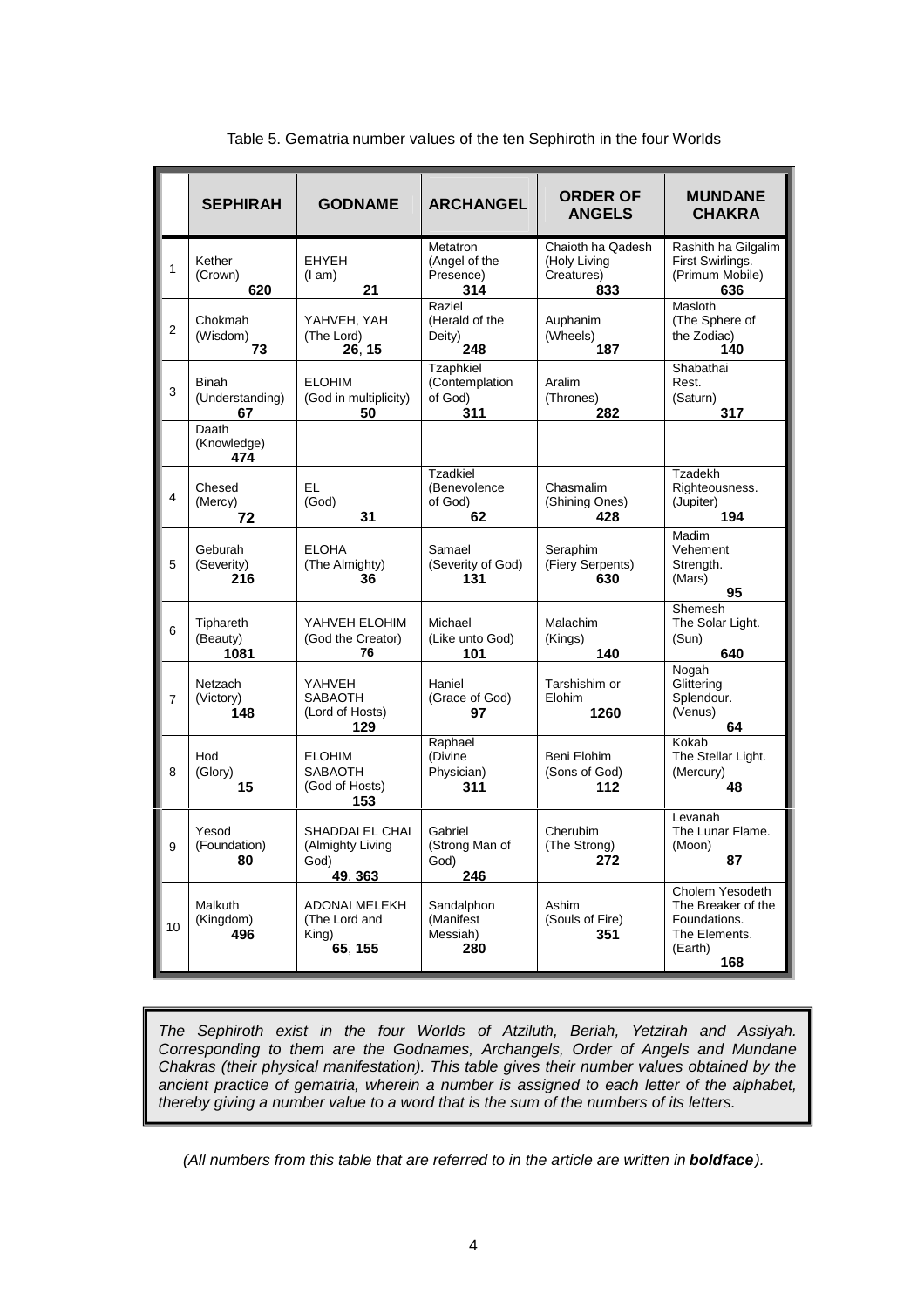notes. The Godname ADONAI with number value **65** prescribes how many *independent* intervals there are between the 14 notes making up the seven musical scales. They are independent in the sense that all other larger intervals complete the octave as their complements and so are *determined* by them. The Godname YAHWEH with number value **26** prescribes the number of these complementary intervals. The Godname EHYEH with number value **21** prescribes the **21** asterisked intervals (eight types) between notes in *different* scales.

As **65** is the sum of the first 10 integers after 1:

$$
65 = \begin{array}{c} 2 \\ 3 & 4 \\ 5 & 6 & 7 \\ 8 & 9 & 10 & 11 \end{array}
$$

we see how the Decad, given the title "All Perfect" by the ancient Pythagoreans, defines the number of independent intervals between the 14 different notes in the seven musical scales.

Excluding the octave leaves 25 complements. The **65**:25 division of intervals below the octave between the 14 notes is represented in the Lambda Tetractys (Fig. 1). The sum of the four numbers forming its base is **65** and the sum of the six remaining numbers is 25. That this is no coincidence is the fact that the **65** intervals are made up of 27 Pythagorean intervals, 18 that are not notes in the seven scales, 12 non-



Figure 1. The sum of the four numbers in the base of the Lambda Tetractys is the number of independent intervals up to the crossover in the octave between notes and their complements. The sum of the remaining six numbers is the number of intervals past the crossover.

Pythagorean intervals and eight leimmas of 256/243, all of which are the numbers forming the base of the Lambda Tetractys. Indeed, the central number 6 denotes the number of perfect fifths, the number 4 denotes the number of the note A with tone ratio 27/16, the number 2 is the number of the note B with tone ratio 243/128, the number 1 denotes the *largest* tone interval 59049/32768 not belonging to the seven scales, the number 3 is the number of intervals 128/81 and the number 9 is the number of intervals 729/512, 6561/4096 and 16/9. In other words, *every* number in the Lambda Tetractys denotes the number of different subsets of intervals in the set of 90 intervals between the notes of the seven musical scales. This reveals the amazing, archetypal quality of the Lambda Tetractys in quantifying such holistic systems, as well as in defining the tone ratios themselves as ratios of its numbers.

The same **65**:**26** division as that exhibited by the intervals between the 14 different notes of the seven scales is expressed arithmetically by the fact that 91 is the sum of the squares of the first six integers:



91 is the sum of **21** odd integers, showing how this number is prescribed by the Godname EHYEH with number value **21** (the sum of the first six integers). The sum of the six integers within the central blue triangles is **26**, which is the number of intervals with tone ratios that takes them past the crossover between notes and their complements. The sum of the **15** integers on its boundary is **65**, which is the number of intervals that are not notes and which are not paired with their complements (see below). **15** is the number value of YAH, the older version of the Godname YAHWEH.

EHYEH determines the **21** intervals that are not notes of the seven scales. This leaves 40 Pythagorean intervals and 30 non-Pythagorean intervals that are notes, that is, 70 intervals. YAHWEH determines the 27 Pythagorean intervals before the crossover into complementary notes because 27 is the **26**th integer after 1.

Let us now examine those intervals that do or do not have complements. There are **15** intervals without complements, none of which are found as notes in the seven musical scales. They are of the type  $TL^{-2}$ ,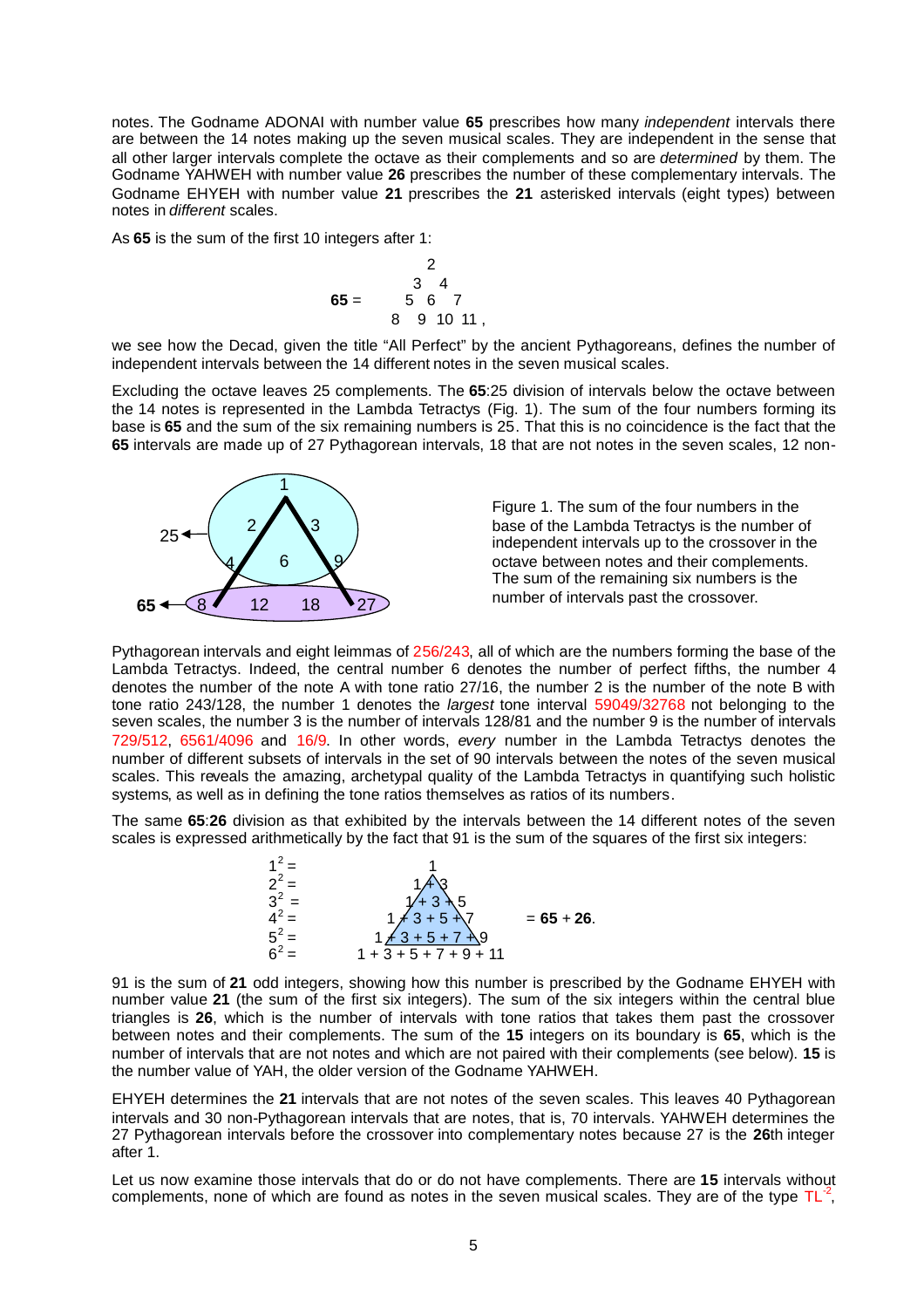TL<sup>-1</sup>, T<sup>2</sup>L<sup>-1</sup> and T<sup>3</sup>L<sup>-1</sup>. This means that there are (91–**15=76**) intervals, some of which are paired as an interval and its complement. This shows how the Godname YAHWEH ELOHIM with number value **76** prescribes these intervals. Six of these are not notes of the scales, leaving 70 intervals that are notes. Some of them, however, cannot be paired with their complements because the number of complements for a given interval is not always equal to the number of intervals of that type.

Tabulated below in order of increasing tone ratio are the number of intervals of each type that are left after the 24 pairs of intervals and their complements are subtracted from the complete set of 91 intervals between the 14 notes of the seven scales:



The Godname YAH with number value **15** prescribes the number of unpaired intervals that are not notes and the full Godname YAHWEH with number value **26** prescribes the number of unpaired notes before the crossover point. There is one note T<sup>3</sup> and the octave T<sup>5</sup>L<sup>2</sup> after the crossover point. There are 24 pairs of notes and their complements (see below), so that the set of **76** intervals consists of **26** unpaired notes before the crossover point and **50** other intervals. This reflects the number values **26** and **50** of the words YAHWEH and ELOHIM in the Godname YAHWEH ELOHIM.

Listed below are those intervals between the tonic and octave and their numbers that *do* form pairs of intervals and their complements:



There are **48** intervals forming 24 pairs. Including the tonic and octave, there are 25 pairs, i.e., **50** intervals. The Godname ELOHIM with number value **50** prescribes how many of the intervals between notes in the seven scales actually group together as complementary pairs. Including the tonic and octave,



Figure 2. The **50** corners of the seven separate, regular polygons and root edge correspond to the **50** intervals that form complementary pairs. The endpoints of the root edge symbolize the tonic and the octave. The **36** corners of the first six separate symbolize the **36** intervals other than notes that form complementary pairs. The **36** corners of the enfolded polygons denote the 28 intervals between the eight notes of each scale, including the 8 unit intervals between themselves.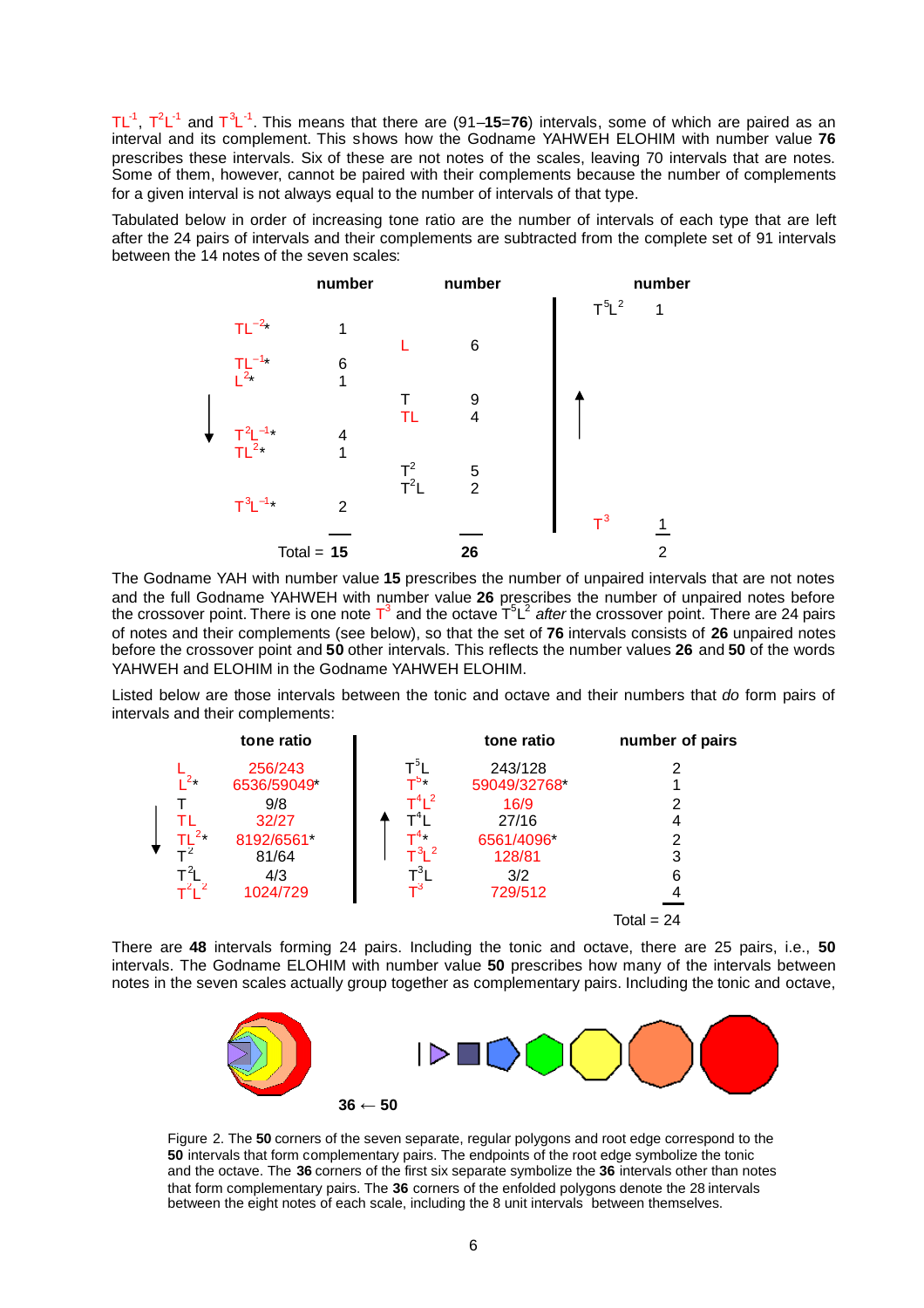there are 25 Pythagorean intervals and 25 non-Pythagorean intervals. The 25:25 split exists not only for the intervals and their complements but also for Pythagorean and non-Pythagorean intervals! There are **49** intervals above the tonic that form pairs, showing how EL CHAI, the Godname of Yesod with number value **49**, prescribes the spectrum of intervals between the 13 notes above the tonic. There are (**49**– 13=**36**) intervals that are not notes (i.e., 18 pairs), showing how ELOHA, Godname of Geburah with number value **36**, prescribes these intervals. The **50** intervals therefore become **36** intervals. This illustrates how the musical potential defined by ELOHIM, Godname of Binah, becomes restricted by ELOHA, the Godname of the Sephirah *below* Binah on the Pillar of Severity.

This **50**→**36** reduction is geometrically represented in the inner form of the Tree of Life (Fig. 2). The seven separate polygons have **48** corners symbolizing the **48** intervals that can form complementary pairs. The two endpoints of the root edge, which formally are corners, symbolize the unit interval and the octave. Together, they constitute **50** corners. The 12 notes in the seven scales other than the octave are symbolized by the 12 corners of the dodecagon. The **36** corners of the first six separate polygons symbolize the intervals forming pairs that are not notes. These extra musical intervals are symbolized by the **36** corners of the seven enfolded polygons.

The intervals in three pairs are not notes of the seven scales, leaving **21** pairs that *are* such notes. EHYEH prescribes those pairs of intervals and their complements that are notes of the scales. There are (8+8=16) types of intervals, 12 of which are notes of the seven scales and four of which are not. Taking into account the four types of intervals that have no complements, the 14 notes of the seven scales have (16+4+1=**21**) types of intervals. EHYEH prescribes how many kinds of intervals there are in the 91 intervals between the 14 notes.

There are 16 types of rising intervals below the octave (6 Pythagorean, 10 non-Pythagorean). Including the octave, there are 17 types (7 Pythagorean, 10 non-Pythagorean). Similarly, there are 16 types of falling intervals with tone ratios that are the reciprocal of those of the rising intervals. Including the interval 1, there are (16+1+16=33) rising and falling types of intervals between the 24 pairs of intervals.  $33 = 1! +$  $2! + 3! + 4!$  and  $24 = 1 \times 2 \times 3 \times 4$ . This demonstrates how the Pythagorean integers 1, 2, 3, 4, which are symbolized by the tetractys and whose ratios define the octave, perfect fifth and perfect fourth, express the number of pairs of intervals and the number of types of intervals in them.

Including the unit interval and octave, the (9+9=18) types of intervals form 25 pairs:

| 1                        | 2/1         | (x1) |
|--------------------------|-------------|------|
| L                        | 2/L         | (x2) |
| $L^{2*}$                 | $2/L^{2*}$  | (x1) |
| т                        | 2/T         | (x2) |
| TL                       | 2/TL        | (x4) |
| $\mathsf{TL}^{2\star}$   | $2/TL^{2*}$ | (x2) |
| $\mathsf{T}^2$           | $2/T^2$     | (x3) |
| $\mathsf{T}^2\mathsf{L}$ | $2/T^2L$    | (x6) |
| $T^2L^2$                 | $2/T^2L^2$  | (x4) |

(As before, the tone ratios of intervals written in red are not those of notes in the Pythagorean scale, and asterisked intervals are not notes of the seven musical scales). Figure 3 shows how they constitute a



Tree of Life pattern. The first (6+6) enfolded polygons are a subset of the (7+7) enfolded polygons that constitute such a pattern in themselves because they, too, are prescribed by the Godnames of the ten Sephiroth.<sup>[2](#page-14-1)</sup>

The **50** intervals are symbolized by the **50** corners of the first (6+6) enfolded polygons (Fig. 3). The unit interval and the octave are denoted by the two endpoints of the shared root edge. The 24 intervals and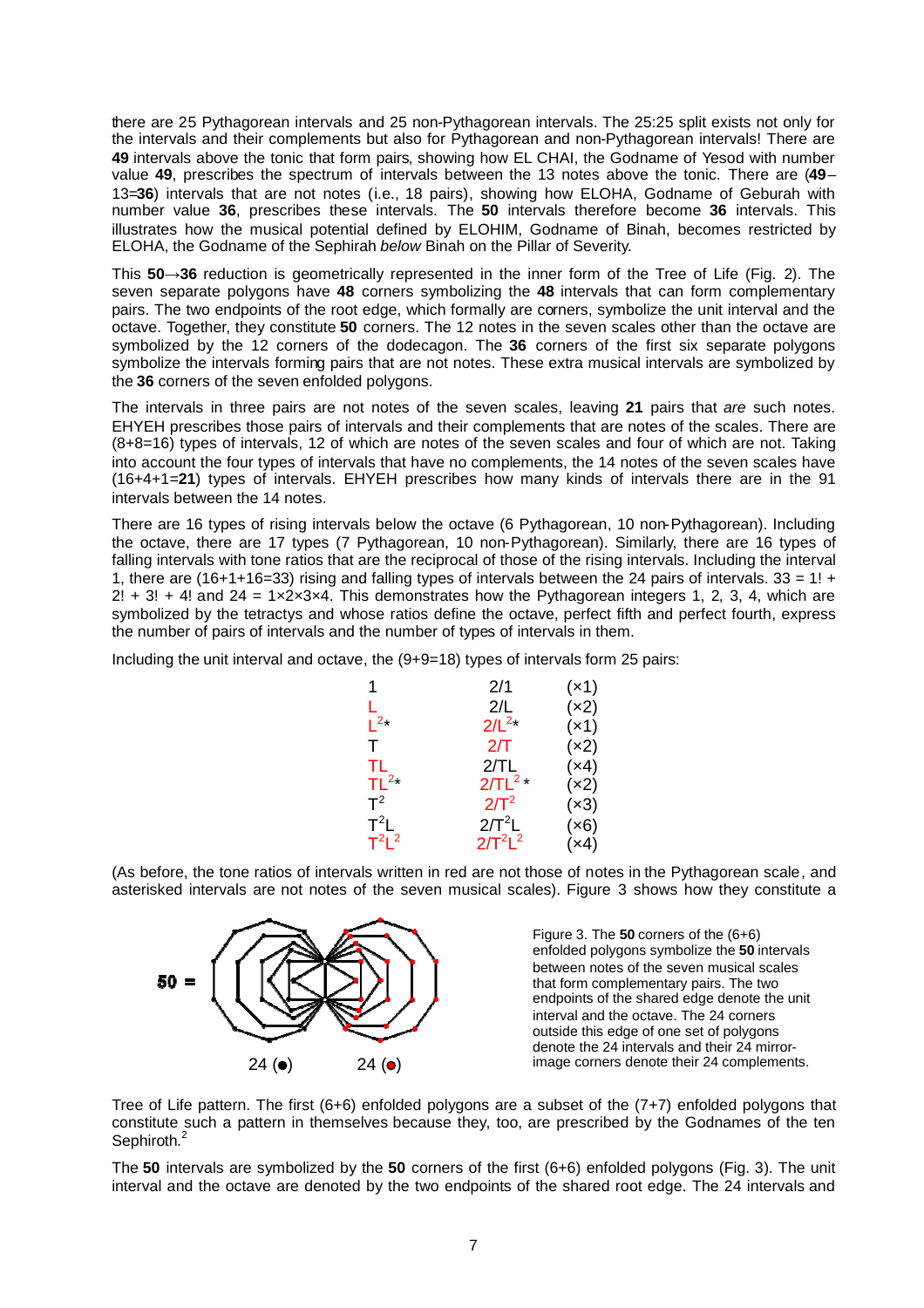their complements are symbolized by the 24 corners on each side of this edge. The mirror symmetry of the two sets of polygons is the geometrical counterpart of the complementarity between certain pairs of notes. The detailed correspondence between intervals and corners is set out below:

|                           | <b>Interval</b>                   | <b>Complement</b>     |
|---------------------------|-----------------------------------|-----------------------|
| Corner of triangle        | $1 \times L^{2}$                  | $1 \times 2/L^{2}$    |
| Two corners of square     | $2xTL^{2x}$                       | $2x2/TL^{2*}$         |
| Three corners of pentagon | $3\times T^2$                     | $3\times2/\Gamma^2$   |
| Four corners of hexagon   | $2xL + 2xT$                       | $2x1/L + 2x2/T$       |
| Six corners of octagon    | $6 \times T^2$ L                  | $6x2/T^2L$            |
| Eight corners of decagon  | $4 \times T L + 4 \times T^2 L^2$ | $4x1/TL + 4x2/T^2L^2$ |

The three intervals that are not notes of the seven scales are symbolized by the corners of the triangle and square. This means that the **21** intervals that *are* notes are naturally symbolised by the **21** corners of the next four polygons.

The eight kinds of intervals between the notes of the seven scales that form pairs correspond to the eight trigrams of the Taoist I Ching:



Thisis another example of the eight-fold way discussed in Article 19<sup>3</sup> They divide into two sets of four trigrams that express the two Yang/Yin halves of a cycle. A musical octave is such a cycle and its eight notes, symbolised by the eight trigrams, are created by leaps of four perfect fifths and four perfect fourths (Fig. 4). The ancient Greeks regarded the eight-note musical scale as two joined tetrachords, or groups of





 $3/2$   $\left(\begin{matrix} 1 & 1 \end{matrix}\right)$  Figure 4. Four perfect fourths (red arrows) and four perfect fifths (blue arrows) generate the eight notes of the Pythagorean musical scale. These stages of generation of the musical cycle of an octave are symbolized by the eight basic trigrams.

four notes. The fact that eight-fold cyclical systems divide into two sets of four phases raises the question of whether the eight types of intervals naturally split into two quartets. We pointed out in Article 32 that the 12 notes between the tonic and octave that create the seven musical scales form two triplets:  $(T, T^2, T^3)$ and (T<sup>2</sup>L<sup>2</sup>, T<sup>3</sup>L<sup>2</sup>, T<sup>4</sup>L<sup>2</sup>), whose tone ratios are in the proportions 1:T:T<sup>2</sup>, and two triplets (L, TL, T<sup>2</sup>L) and  $(T^3L, T^4L, T^5L)$ , whose tone ratios are in the same proportions. There are therefore four triplets with the same proportions of their tone ratios. In each pair of triplets, one triplet contains notes that are the complement of their corresponding notes in the other triplet. These double and triple relationships can be represented by two Stars of David (Fig. 5), one nested inside the other. The three points of one red or blue triangle denote a triplet of notes and the three points of the inverted blue or red triangle denote the



Figure 5. The 12 notes between the tonic and octave of the seven types of musical scales form two triplets and two 'antitriplets' represented by pairs of inverted triangles in two nested Stars of David. The note at any point of a Star of David is the complement of that at its opposite point.

'antitriplet' of its complementary notes. The tonic and octave may be thought of as the centre of the star nest. There are two triplets of intervals and two antitriplets of their corresponding complements. Adding the two intervals  $L^{2*}$  and TL<sup>2\*</sup> that do not belong to any scale to the former and their complements to the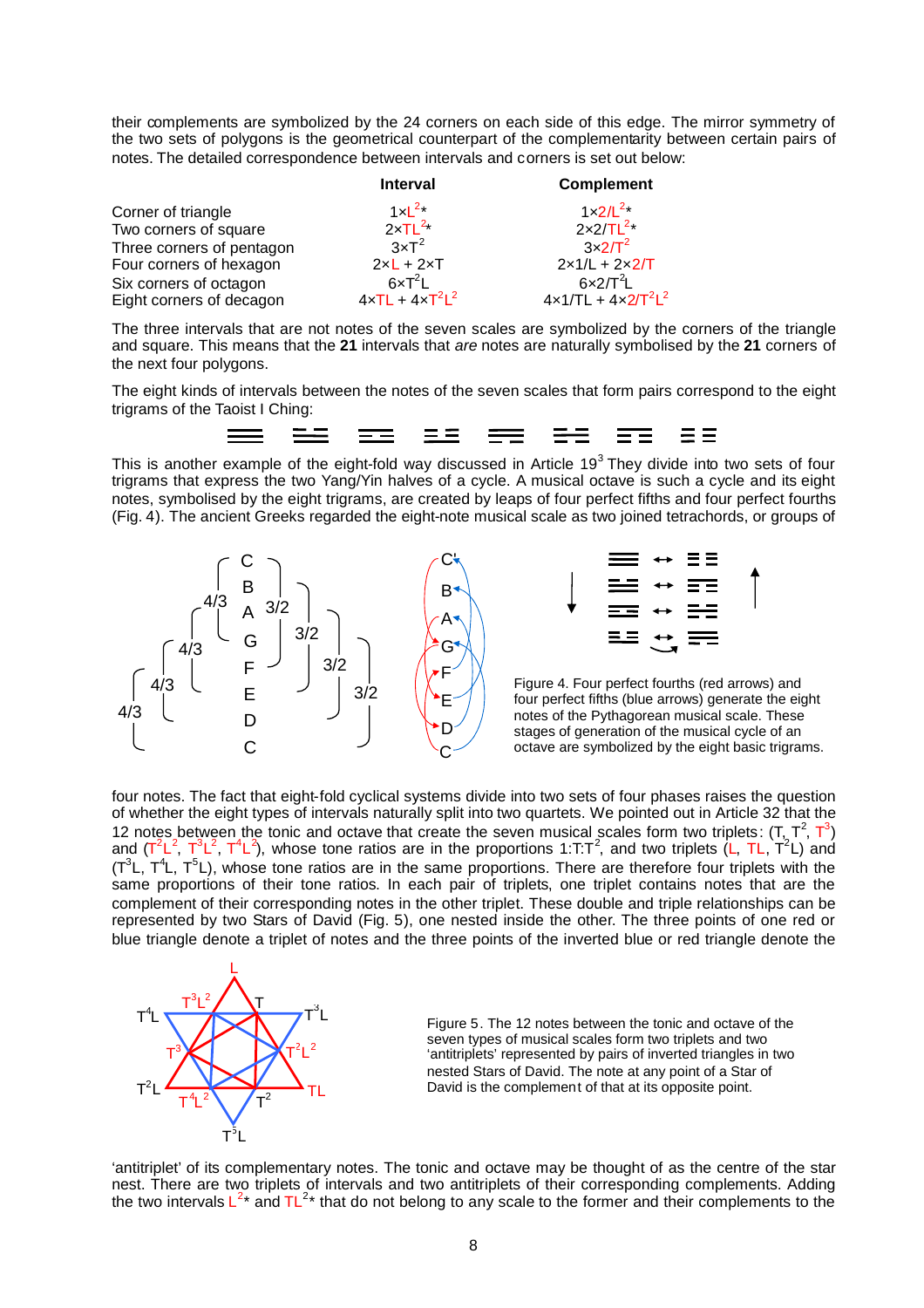latter will create two quartets of intervals, so that the eight basic intervals can be divided into two halves, thusupholding the ancient view of the number  $8$  as "twice  $4$ ."

According to Tables 2, 3 & 4, L<sup>2</sup>\* = 6536/59049\* appears twice either as X<sub>57</sub> = 1024/729 ÷81/64 or as Y<sub>31</sub> = 128/81–729/512. In either case, the pair of tone ratios does not appear within the same scale.  $TL^{2*}$  = 8192/6561 appears three times either as  $X_{37}$  = 1024/729÷9/8,  $Y_{51}$  = 16/9÷729/512 or as Z $_{53}$  = 128/81÷81/64. In all three cases, the two tone ratios do not appear in the same scale. This means that the extra two intervals  $L^{2*}$  and  $TL^{2*}$  and their six complements added to the six intervals and their complements are between two notes in *different* scales. In other words, they do not appear when music is played in any one scale, only if the available notes are all 14 notes.

The eight basic intervals L, L<sup>2\*</sup>, T, TL, TL<sup>2\*</sup>, T<sup>2</sup>, T<sup>2</sup>L & T<sup>2</sup>L<sup>2</sup> and their eight complements have their counterpart in superstring theory as the eight roots of  $E_8$  and the eight roots of  $E_8$ . Musically speaking, the division of the octave into notes and their complements corresponds to the distinction in the  $E_8 \times E_8$ heterotic superstring theory between superstrings of ordinary matter governed by  $E_8$  and superstrings of shadow matter governed by  $E_8$ . In music, the distinction between notes and their complements is the manifestation in tones of the duality of Yang and Yin. The same can be said for the fundamental difference between ordinary and shadow matter. The musical counterpart of the group distinction between  $E_8$  and its exceptional subgroup  $E_6$  with six roots is the difference between the eight distinct intervals, of which six are actual notes. It may not be coincidental that the dimension 78 of  $\mathsf{E}_6$  is the number of intervals between the 13 notes of the seven musical scales above the tonic, as  ${}^{13}C_2 = 78$ .

The sequence of nine basic intervals<sup>1</sup>[:](#page-8-0)

1, L, 
$$
L^2
$$
, T, T<sub>L</sub>,  $TL^2$ ,  $T^2$ ,  $T^2L$ ,  $T^2L^2$ 

can be written

 $(1, L, L^2)$   $T(1, L, L^2)$   $T^2(1, L, L^2)$ 

Successive triplets of intervals have the same proportion 1:L:L<sup>2</sup> in the tone ratios of the members of each triplet. We discussed earlier that triplets of notes in the seven scales can be found that have the same proportion of 1:T:T<sup>2</sup> of the first three notes C, D & E of the Pythagorean scale (C scale). Let us therefore carry out an exhaustive analysis of triplets of intervals drawn from the complete set of 18 intervals that exhibit proportions of the form 1:X:X<sup>2</sup>, where X = L, T, TL, T<sup>2</sup> or T<sup>2</sup>L (the only possible values, because the largest interval is  $T^5L^2 = 2$ ).

**X = T**.

 $X = TL$ 

| $1. \times 1.$    | $(1, L, L^2)$             | $(T^5, T^5L, T^5L^2)$       |
|-------------------|---------------------------|-----------------------------|
| $2. \times T$ :   | (T, TL, TL <sup>2</sup> ) | $(T^4, T^4L, T^4L^2)$       |
| 3. $\times T^2$ : | $(T^2, T^2L, T^2L^2)$     | $(T^3, T^3L, T^3L^2)$       |
| 4. $\times T^3$ : | $(T^3, T^3L, T^3L^2)$     | $(T^2, T^2, T^2, T^2, T^2)$ |
| 5. $\times T^4$ : | $(T^4, T^4L, T^4L^2)$     | (T, TL, TL <sup>2</sup> )   |
| 6. $\times T^5$ : | $(T^5, T^5L, T^5L^2)$     | $(1, L, L^2)$               |

As (1) is the same as (6), (5) is identical to (2) and (4) is the same as (3), there are three different triplets: (1), (2) & (3).

| $\lambda = 1$ .      |                                                                                       |                                                           |
|----------------------|---------------------------------------------------------------------------------------|-----------------------------------------------------------|
| 1. x1:               | $(1, T, T^2)$                                                                         | $(T^3L^2, T^4L^2, T^5L^2)$                                |
| 2. xL:               | $(L, TL, T2L)$<br>(L <sup>2</sup> , TL <sup>2</sup> , T <sup>2</sup> L <sup>2</sup> ) | $(T^3L, T^4L, T^5L)$                                      |
| 3. $\times L^2$ :    |                                                                                       | $(T^3, T^4, T^5)$                                         |
| 4. $\times$ T:       | $(T, T^2, T^3)$                                                                       | $(T^2L^2, T^3L^2, T^4L^2)$                                |
| 5. xTL:              | (TL, T <sup>2</sup> L, T <sup>3</sup> L)                                              | $(T^2L, T^3L, T^4L)$                                      |
| 6. $\times T L^2$ :  | $(TL2, T2L2, T3L2)$                                                                   | $(T^2, T^3, T^4)$                                         |
| 7. $\times T^2$ :    | $(T^2, T^3, T^4)$                                                                     | $(TL^2, T^2L^2, T^3L^2)$                                  |
| 8. $\times T^2L$ :   | (T <sup>2</sup> L, T <sup>3</sup> L, T <sup>4</sup> L)                                | $(TL, T2L, T3L)$<br>(T, T <sup>2</sup> , T <sup>3</sup> ) |
| 9. $\times T^2L^2$ : | $(T^{2}L^{2}, T^{3}L^{2}, T^{4}L^{2})$                                                |                                                           |
|                      |                                                                                       |                                                           |

Multiplying by the remaining intervals just replicates the pairs above because they are the complements of the first eight intervals. As (7) is the same as (6), (8) is the same as (5) and (9) is identical to (4), there are six different pairs of triplets: (1)-(6).

| .              |                                         |                       |
|----------------|-----------------------------------------|-----------------------|
| $1. \times 1.$ | (1, TL, T <sup>2</sup> L <sup>2</sup> ) | $(T^3, T^4L, T^5L^2)$ |

<span id="page-8-0"></span> $1$  The asterisk and red lettering for non-Pythagorean intervals are dropped from now on.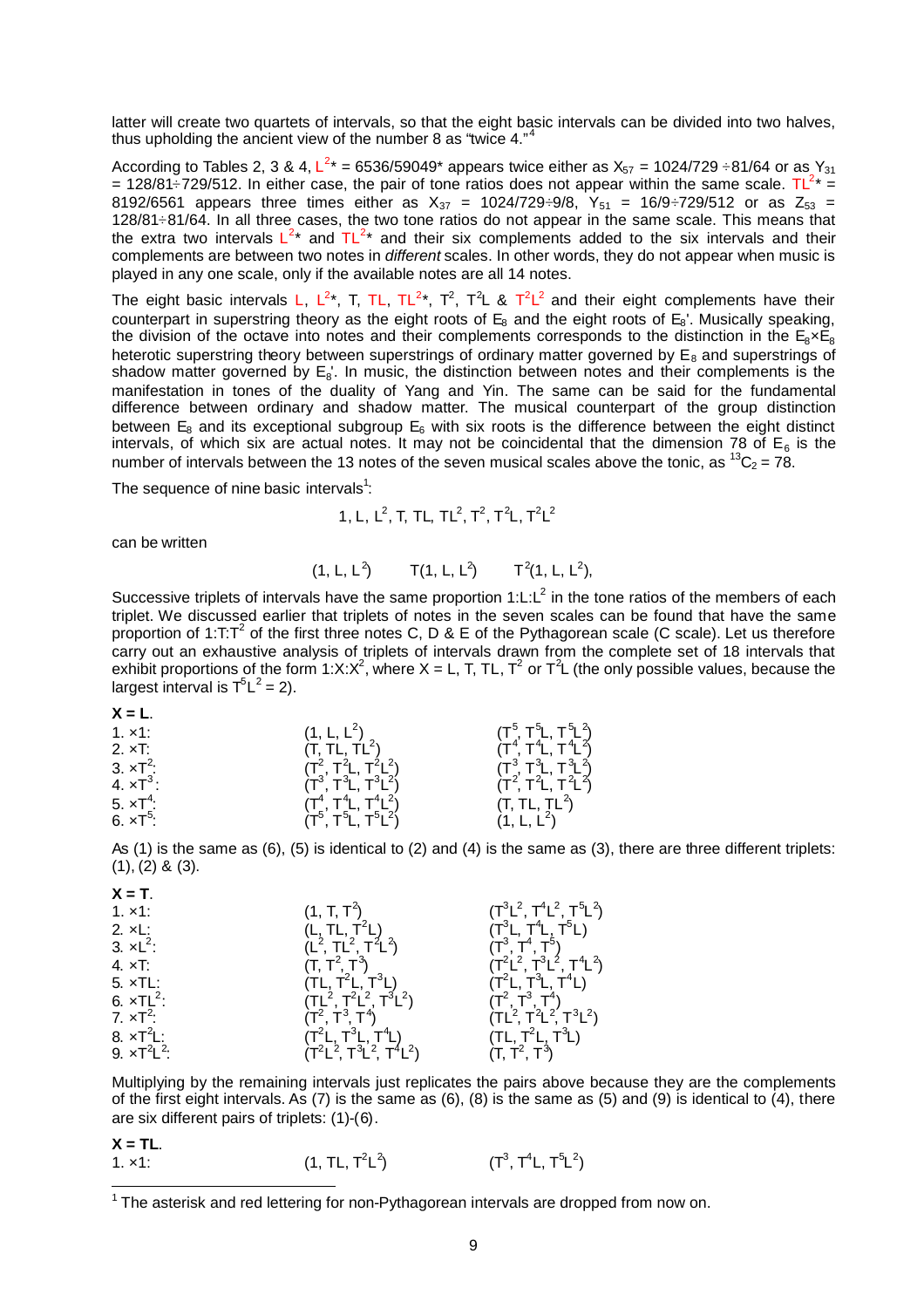2. ×T: (T, T<sup>2</sup> L, T<sup>3</sup> L 2 ) (T<sup>2</sup> , T<sup>3</sup> L, T<sup>4</sup> L 2 ) 3. ×T<sup>2</sup> : (T<sup>2</sup> , T<sup>3</sup> L, T<sup>4</sup> L 2 ) (T, T<sup>2</sup> L, T<sup>3</sup> L 2 ) 4. ×T<sup>3</sup> : (T<sup>3</sup> , T<sup>4</sup> L, T<sup>5</sup> L 2 ) (1, TL, T<sup>2</sup> L 2 )

As (1) & (4) are the same and as (2) and (3) are the same, there are two different triplets: (1) & (2).

| $X = T^2$ .        |                                                                                                      |                                         |
|--------------------|------------------------------------------------------------------------------------------------------|-----------------------------------------|
| 1. x1:             | $(1, T^2, T^4)$                                                                                      | $(TL^2, T^3L^2, T^5L^2)$                |
| 2. $xL$ :          | $(L, T2L, T4L)$<br>(L <sup>2</sup> , T <sup>2</sup> L <sup>2</sup> , T <sup>4</sup> L <sup>2</sup> ) | $(TL, T^3L, T^5L)$                      |
| 3. $\times L^2$ :  |                                                                                                      | $(T, T^3, T^5)$                         |
| $4. \times T$ :    | $(T, T^3, T^5)$                                                                                      | $(L^2, T^2L^2, T^4L^2)$                 |
| $5. xTL$ :         | (TL, T <sup>3</sup> L, T <sup>5</sup> L)                                                             | (L, T <sup>2</sup> L, T <sup>4</sup> L) |
| 6. $\times TL^2$ : | $(TL2, T3L2, T5L2)$                                                                                  | $(1, T^2, T^4)$                         |
|                    |                                                                                                      |                                         |

There are three different triplets: (1), (2) & (3). For X = T<sup>2</sup>L, there is only the triplet: (T, T<sup>3</sup>L, T<sup>5</sup>L<sup>2</sup>). Hence, this case is of no interest.

There are therefore 14 independent triplets and their complements:

|     |                                                                                                                                                                           | $T^5$ . T $^5$ L, T $^5$ L <sup>2</sup> )                                                                   |               |
|-----|---------------------------------------------------------------------------------------------------------------------------------------------------------------------------|-------------------------------------------------------------------------------------------------------------|---------------|
| 2.  | $(T, TL, TL^2)$                                                                                                                                                           |                                                                                                             | $\succ$ X = L |
| 3.  | $(T^2, T^2L, T^2L^2)$                                                                                                                                                     |                                                                                                             |               |
| 4.  |                                                                                                                                                                           | $(T^4, T^4L, T^4L^2)$<br>$(T^3, T^3L, T^3L^2)$<br>$(T^3L^2, T^4L^2, T^5L^2)$                                |               |
| 5.  | (L, TL, T <sup>2</sup> L)<br>(L <sup>2</sup> , TL <sup>2</sup> , T <sup>2</sup> L <sup>2</sup> )                                                                          | $(T^3L, T^4L, T^5L)$<br>$(T^3, T^4, T^5)$                                                                   |               |
| 6.  |                                                                                                                                                                           |                                                                                                             | $-X = T$      |
| 7.  |                                                                                                                                                                           | $(T^{2}L^{2}, T^{3}L^{2}, T^{4}L^{2})$<br>(T <sup>2</sup> L, T <sup>3</sup> L, T <sup>4</sup> L)            |               |
| 8   | (TL, T <sup>2</sup> L, T <sup>3</sup> L)<br>(TL <sup>2</sup> , T <sup>2</sup> L <sup>2</sup> , T <sup>3</sup> L <sup>2</sup> )<br>(1, TL, T <sup>2</sup> L <sup>2</sup> ) |                                                                                                             |               |
| 9.  |                                                                                                                                                                           | $(T^2, T^3, T^4)$                                                                                           |               |
| 10. |                                                                                                                                                                           | $(T^3, T^4L, T^5L^2)$                                                                                       | $X = TL$      |
| 11. | $(T, T2L, T3L2)$                                                                                                                                                          | $(T^2, T^3L, T^4L^2)$<br>(TL <sup>2</sup> , T <sup>3</sup> L <sup>2</sup> , T <sup>5</sup> L <sup>2</sup> ) |               |
| 12. | (1, T <sup>2</sup> , T <sup>4</sup> )                                                                                                                                     |                                                                                                             |               |
| 13. |                                                                                                                                                                           | (TL, T <sup>3</sup> L, T <sup>5</sup> L)<br>(T, T <sup>3</sup> , T <sup>5</sup> )                           | $X = T^2$     |
| 14. | (L, T <sup>2</sup> L, T <sup>4</sup> L)<br>(L <sup>2</sup> , T <sup>2</sup> L <sup>2</sup> , T <sup>4</sup> L <sup>2</sup> )                                              |                                                                                                             |               |

Seven triplets [(1)-(6) & (10)] have intervals in the first half of the octave (they are all *notes* in four of them). There are seven triplets of intervals  $[(2), (3)$  &  $(5)-(9)]$  other than 1 with  $X = L$  or T. There are also seven such triplets with X = T or T<sup>2</sup>. Of these, five [(5)-(9)] show the proportions 1:T:T<sup>2</sup> and two [(13) & (14)] show the proportions 1: $T^2$ : $T^4$ . They are shown below:

1.  
\n2.  
\n2.  
\n3.  
\n4.  
\n5.  
\n6.  
\n71, T<sup>2</sup>, T<sup>3</sup>)  
\n9. 
$$
(T, T^2, T^3)
$$
  
\n10, T<sup>2</sup>, T<sup>3</sup>)  
\n11.  $(L, TL, T^2L)$   
\n12.  $(T^2, T^2L^2)$   
\n13.  $(T, T^2, T^3)$   
\n14.  $(TL, T^2L, T^3L)$   
\n15.  $(TL^2, T^2L^2, T^3L^2)$   
\n16.  $(L, T^2L, T^4L)$   
\n17.  $(L^2, T^2L^2, T^4L^2)$   
\n18.  $(LT, T^4L)$   
\n19.  $(TL, T^3L, T^4L)$   
\n10.  $(TL, T^3L, T^5L)$   
\n11.  $(TL, T^2L, T^4L)$   
\n12.  $(T^2, T^3L^2, T^4L^2)$   
\n13.  $(T^2, T^3L^2, T^4L^2)$   
\n14.  $(TL, T^3L, T^4L)$   
\n15.  $(TL, T^2, T^3L^2, T^4L)$   
\n16.  $(LT, T^2, T^4L^2)$   
\n17.  $(T, T^3, T^5)$   
\n18.  $X = T^2$ 

They contain the intervals  $L^2$ , TL<sup>2</sup> and their complements. These are not notes of the seven scales, merely intervals between notes in *different* scales. There are six triplets [(4), (5), (7), (8), (12) & (13)] with  $X = T$  or  $T^2$  whose intervals are all notes. There is one triplet (3) with  $\hat{X} = L$  whose intervals are notes. Hence, there are seven triplets all of whose intervals are notes with  $X = L$ , T or T<sup>2</sup>.

However the seven triplets be defined, they bear a striking correspondence to the seven 3-tuples of octonions, as now explained. The octonions are the numbers of the fourth and last class of division algebras. They are linear combinations of the eight unit octonions  $e_i$  (i = 0, 1, 2, ... 8) that consist of the real unit octonion  $e_0 = 1$  and seven unit imaginary octonions  $e_i$  (j = 1-7) whose multiplication is nonassociative and non-commutative:

$$
e_i e_j = -\delta_{ij} e_0 + \sum f_{ijk} e_k
$$
 (i,j,k = 1, 2,...7)

where  $f_{ijk}$  is antisymmetric with respect to the indices i, j, k and has values 1, 0, & -1. The seven unit imaginary octonions form seven 3-tuples ( $e_i$ ,  $e_{i+1}$ ,  $e_{i+3}$ ) with the cyclic property of multiplication

$$
\mathbf{e}_{i}\mathbf{e}_{i+1}=\mathbf{e}_{i+3}.
$$

Their explicit forms are listed below:

 $(\mathsf{e}_1,\,\mathsf{e}_2,\,\mathsf{e}_4)$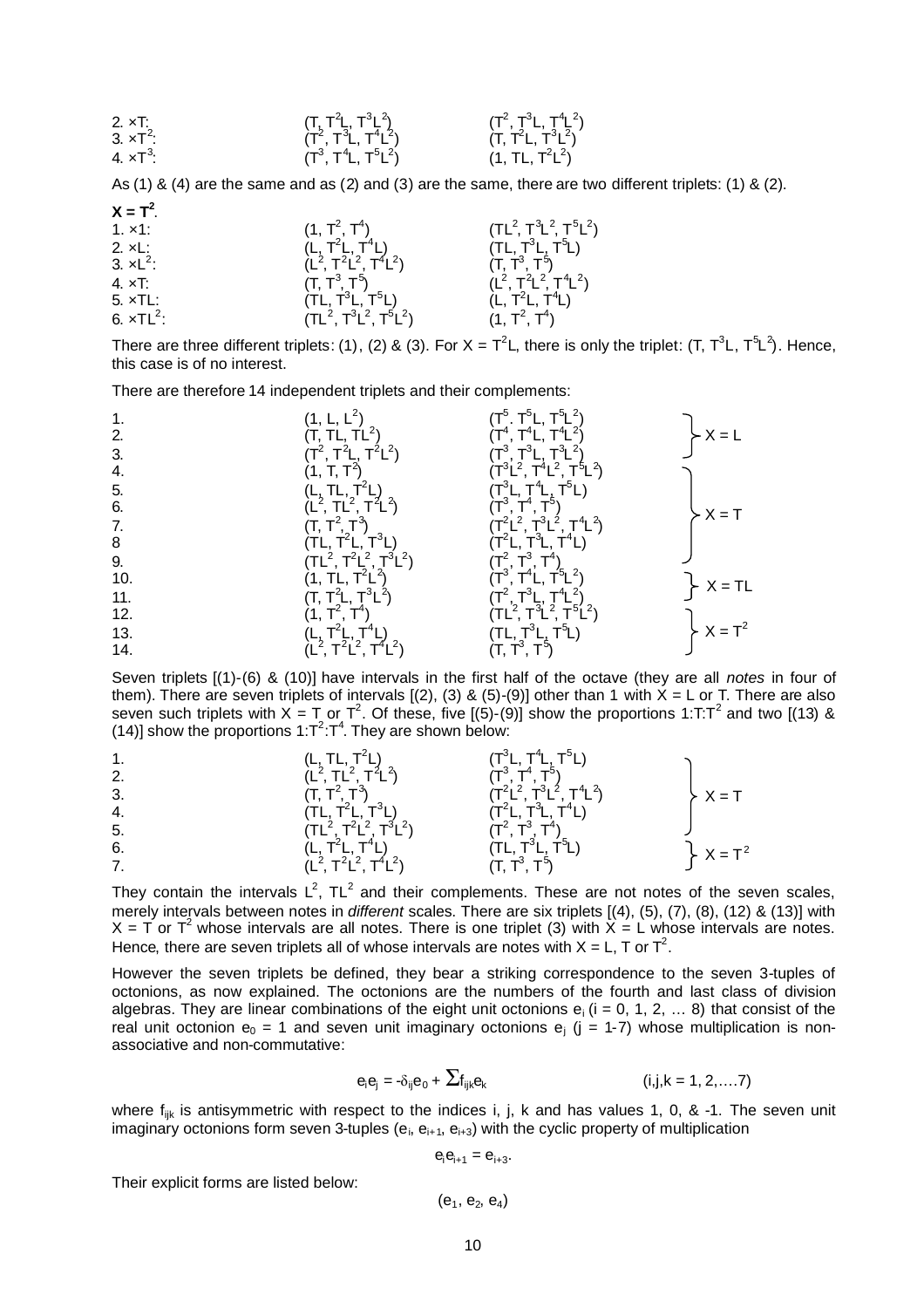$(e_2, e_3, e_5)$ (e $_{3}$ , e $_{4}$ , e $_{6})$  $(e_4, e_5, e_7)$ (e<sub>5</sub>, e<sub>6</sub>, e<sub>1</sub>)  $(e_6, e_7, e_2)$ (e<sub>7</sub>, e<sub>1</sub>, e<sub>3</sub>)

Their multiplication is geometrically represented by the Fano plane (Fig. 6), which is the simplest projective plane. A projective plane of order n consists of (1+n+n<sup>2</sup>) points and (1+n+n<sup>2</sup>) lines. The Fano plane is of order  $n = 2$  because it comprises seven points and seven lines. The eight notes of the



Figure 6. The Fano plane representation of the seven unit imaginary octonions.

Pythagorean scale are analogous to the eight unit octonions. As a tone, the tonic can have any pitch, being simply the base with respect to which the tone ratios of the other notes are measured. It corresponds to  $e_0 = 1$ , the base of the real numbers. The seven rising intervals  $n_i$  above the tonic correspond to the seven unit imaginary octonions, their falling intervals (their reciprocals 1/n<sub>i</sub>) corresponding to the conjugates of the imaginary octonions  $e_i^* = -e_i$ , so that  $e_i e_i^* = 1 = n_i \times 1/n_i$ . Alternatively, the counterpart of conjugate octonions may be thought of as the complement m of a note n, where  $nm = 2$ .

The counterparts of the seven 3-tuples are the seven musical scales. Table 1 shows the tone ratios of their notes. Table 6 shows their composition in terms of the T and L.

|                         | C scale          | <b>D</b> scale   | E scale        | <b>F</b> scale       | <b>G</b> scale      | A scale    | <b>B</b> scale                 |
|-------------------------|------------------|------------------|----------------|----------------------|---------------------|------------|--------------------------------|
|                         |                  |                  |                |                      |                     |            |                                |
| 2                       |                  |                  |                |                      |                     |            |                                |
| 3                       | $T^2$            | TL.              | TL             | $T^2$                | $T^2$               | TL         | TL                             |
| 4                       | י∼               | ΤL               | $T^2L$         | $\mathbf{r}^3$       |                     | $T^2L$     | $-2$                           |
| 5                       | $T^3L$           | $T^3L$           | $-T^3L$        | $T^3L$               | $T^3L$              | $-T^3$ l   | ~T <sup>2</sup> l <sup>2</sup> |
| 6                       | $\mathsf{T}^4$ l | T <sup>4</sup> I | $T^3L^2$ -     | $\mathsf{T}^4$ L     | $\mathsf{T}^4$ l    | $T^3L^2$   | $T^3L^2$ –                     |
|                         | ו°ד              | $-4$ , 2         | $T^{4}$ $^{2}$ | $T^5$ l              | $T^4$ $\frac{1}{2}$ | $-4$ , 2   | $-4$ , 2                       |
| 8                       | $T^5L^2$         | $T^{5}$ $I^2$    | $T^{5}$ $\sim$ | $T^{5}$ <sup>2</sup> | $T^5L^2$            | $T^5L^2$ – | $T^{5}$ $\sim$                 |
| $\blacksquare$ Number = | 3                | 2                | 2              | 3                    | 2                   | າ          | 3                              |

Table 6. Intervallic composition of the notes of the seven musical scales.

The 17 triplets that show a 1:T:T<sup>2</sup> scaling of their tone ratios are not all different. Including the triplet (1, T,  $T^2$ ), there are eight distinct triplets (four triplets of intervals and four triplets of their complements):

| $\begin{pmatrix} 1 \\ T \\ T^2 \end{pmatrix}$         | ՜ <sup>-5</sup> Լ <sup>2</sup><br>T <sup>4</sup> Լ <sup>2</sup><br>Մ <sup>3</sup> Լ |                         |
|-------------------------------------------------------|-------------------------------------------------------------------------------------|-------------------------|
| $\begin{pmatrix} L \\ T_L \\ T^2L \end{pmatrix}$      | $\begin{pmatrix} T^5L \\ T^4L \\ T^3L \end{pmatrix}$                                | $\equiv$ $=$<br>$=$ $=$ |
| $\begin{pmatrix} T \\ T^2 \\ T^3 \end{pmatrix}$       | $T^{4}L^{2}$<br>$T^{3}L^{2}$<br>$T^{2}L^{2}$                                        | $=$ $=$<br>$=$ $=$      |
| $\begin{pmatrix} T L \\ T^2 L \\ T^3 L \end{pmatrix}$ | $\begin{pmatrix} T^4L \\ T^3L \\ T^2L \end{pmatrix}$                                |                         |
|                                                       |                                                                                     |                         |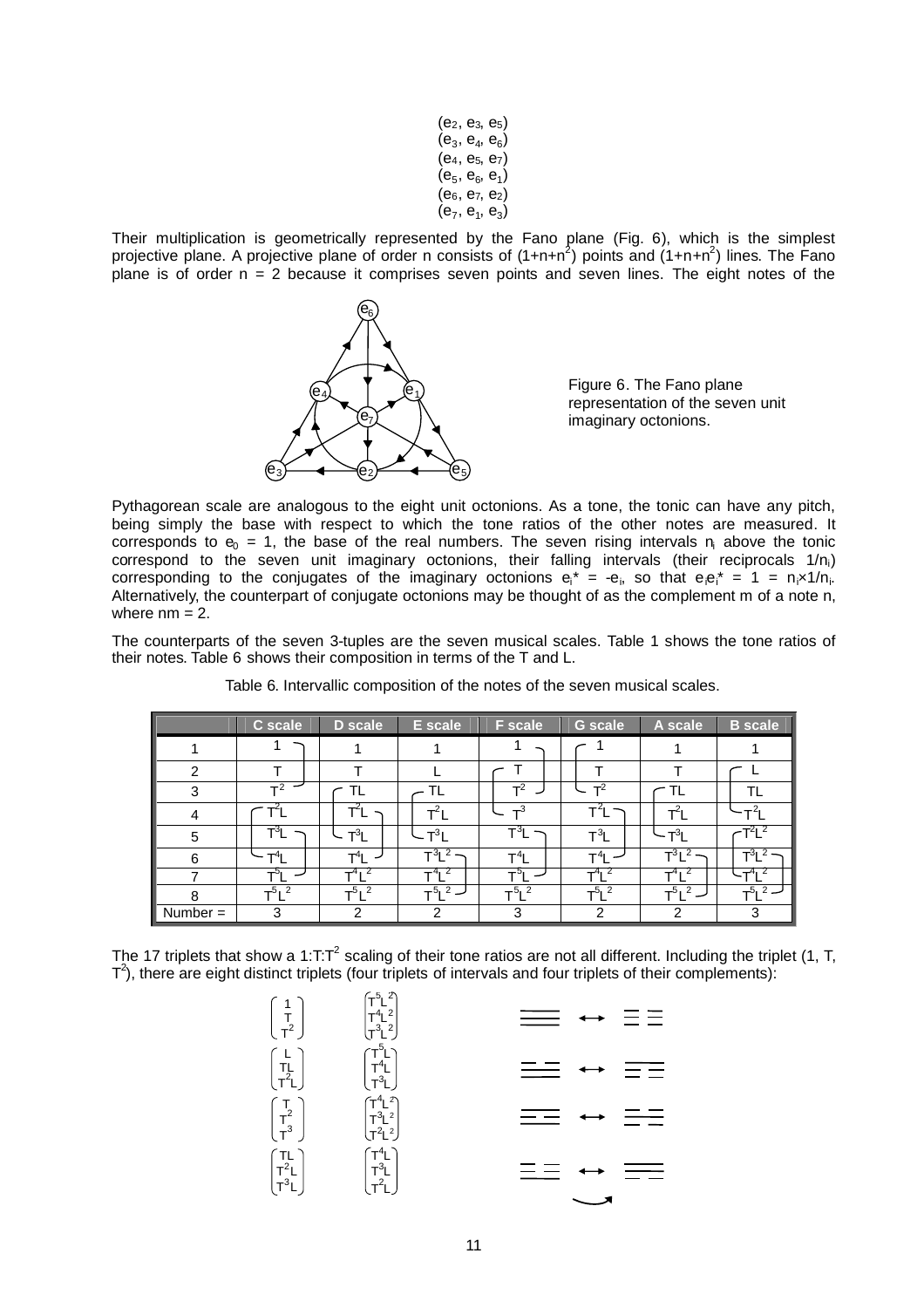This is another musical counterpart of the eight trigrams, the Yang/Yin polarities of the lines and broken lines in each one corresponding to the intervals and their complements. It is also the musical counterpart of the eight unit octonions, with (1, T, T<sup>2</sup>) being equivalent to the real unit octonion  $e_0$  and the seven other triplets being equivalent to the seven imaginary octonions.

Each musical scale is unchanged under interchange of each note and its complement. Similarly, the Fano plane is invariant under interchange of its points and lines and the eight trigrams remain the same set when their Yang and Yin lines are interchanged. The seven scales have **168** rising and falling intervals that are repetitions of the basic set of 12 notes between the tonic and octave. In the **64** hexagrams of the



the **26** intervals without complements

vertices denote the 24 pairs of intervals and their complements.

The (90+90) edges denote the 90 rising and 90 falling intervals between the basic 14 notes of the 7 musical scales.

Figure 7. The (**48**+**26**) vertices of the polyhedron generated from the disdyakis dodecahedron denote the **48** intervals between the 14 basic notes of the 7 musical scales that have complements and the **26** intervals that have no complements. The (90+90) edges of the disdyakis triacontahedron denote the 90 rising and 90 falling intervals below the octave.

I Ching table, there are 28 pairings of different trigrams with **168** Yang/Yin lines. The Fano plane has **168** symmetries described by  $SL(3,2)$ , the special linear group of 3×3 matrices with unit determinant over the field of complex numbers. The trigrams are the expression of the 3×3 matrices and their pairing is the counterpart of this field of order 2. SZ(3,2), the centre of SL(3,2), is the set of scalar matrices with unit determinant and zero trace. It is isomorphic to the third roots of 1. The three roots are 1, exp(2πi/3) and  $exp(4\pi i/3)$ . Plotted in the Argand diagram, they are located at the three corners of an equilateral triangle. The cyclic group of order 3 is  $C_3 = (1, r, r^2)$ , where the generator  $r = \exp(2\pi i/3)$  is the primitive third root of 1. It is the counterpart of the generation of the nine basic types of intervals in the seven scales:

$$
(1+T+T2)(1+L+L2) = 1 + L + L2 + T + TL + TL2 + T2 + T2L + T2L2.
$$

It is known that 1 + X +  $X^2$  is the only irreducible polynomial of degree 2 on the finite field of order 2. This plus the fact that the algebra of the octonions can be represented by the Fano plane of order 2, which is



Figure 8. The 120 yods on the boundaries of the seven enfolded polygons symbolise the 120 faces of the disdyakis triacontahedron and the 144 internal yods of the inner Tree of Life symbolise the 144 faces of a polyhedron with 74 vertices.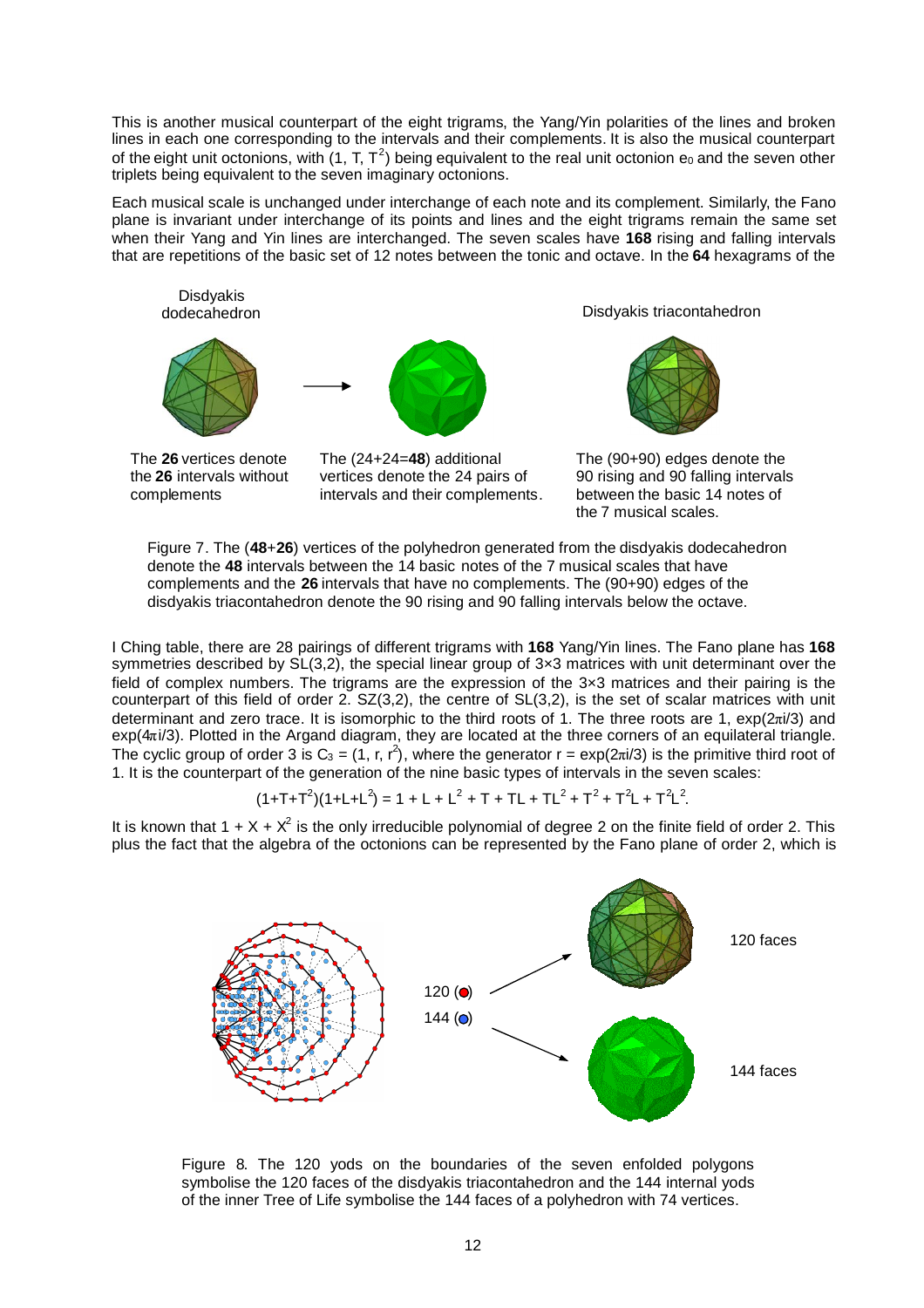the simplest of the projective planes of order n that have  $(1+n+n^2)$  points and lines, is strong evidence that the mathematical analogy between the octonions and the notes of the seven musical scales is significant. It exists because the Pythagorean mathematics of music and the mathematics of octonions are parallel manifestations of a universal paradigm.

## **Polyhedral geometrization of the seven musical scales**

It was found earlier that the maximum number of intervals between the 14 basic notes of the seven scales that have complements is 24, leaving **26** unpaired intervals before the crossover into the complementsof these intervals. There are therefore 74 such intervals. Table 5 in Article 26<sup>5</sup> indicates that there are no Archimedean or Catalan solids with 74 vertices. However, the disdyakis dodecahedron has **48** faces and **26** vertices. If a tetrahedron is attached to each face, the resulting polyhedron has (3×**48**=144) faces and (**48**+**26**=74) vertices (Fig. 7. This polyhedron was discussed in Article 24 as being the 'yang' counterpart of the 'yin' disdyakis triacontahedron, i.e., they constitute a dualistic *whole*. Remarkable evidence of this is that the 264 faces of both polyhedra are symbolised by the 264 yods of the inner Tree of Life, the 120 yods on their boundaries symbolising the 120 faces of the disdyakis triacontahedron and the 144 yods inside them denoting the 144 faces of the polyhedron (Fig. 8). The **48** peaks of the tetrahedra correspond to the 24 pairs of complementary intervals and the **26** original vertices correspond to musical intervals that are left over, so to speak, unable to form such pairs, and therefore not actively participating in the embodiment of the seven musical scales in the disdyakis triacontahedron. These play a dynamic, generative role because creation is a cyclic interplay of Yang and Yin represented by intervals and their complements making up the octave cycle and no more than 24 tonal intervals (yang) have their complementary opposites (yin). Indeed, we are countenancing here the patterndetermining character of the number 24, as explained in other contexts in Article37. 6 The number **48** is the number value of *Kokab*, the Mundane Chakra of Hod (Table 1), and its 24:24 division is characteristic of holistic systems that embody the divine paradigm, as the first (6+6) enfolded polygons of the inner Tree shown in Fig. 2 illustrate.

The polyhedron with 144 faces and 74 vertices spatially represents the musical *potential* in terms of intervals between the basic set of 14 notes that make up the seven scales, whilst the disdyakis triacontahedron represents their *organisation* into the patterns recognisable as the seven musical scales — the very basis of Western music itself. Its (90+90) edges are the geometrical counterpart of the 90 rising and 90 falling intervals between these notes, i.e., the mirror symmetry in the distribution in space of their edges is the counterpart of the distinction between a rising interval and a falling interval. The 12 edges (six edges & their six mirror images) along the equator of the disdyakis triacontahedron when its 'north' and 'south' poles are diametrically opposite A vertices denote the six rising and six falling perfect fifths found in the 24 intervals and their complements (the only type of interval to have six copies — see the list on page 7). These 6:84 divisions in each set of 90 intervals and in the edges of the disdyakis triacontahedron are, respectively, the musical and geometrical manifestation of the mathematical archetype represented by Plato's Lambda Tetractys:

$$
90 = \begin{array}{ccc} & 1 \\ 2 & 3 \\ 4 & 6 \\ 8 & 12 \\ 18 & 27 \end{array} = 84 + 6.
$$

Its ten integers add up to 90, that is, the nine integers surrounding the *central* integer 6 add up to 84. The **168** remaining intervals that are not perfect 5ths (84 rising and 84 falling) correspond to the 84 edges above the equator and the 84 edges below the equator. The 24 vertices above the equator symbolize the maximal set of 24 intervals, which are matched by their complementary intervals denoted by the 24 vertices below the equator. The two remaining vertices (the poles of the disdyakis triacontahedron) denote the tonic and the octave — the beginning and the end of the musical scale.

Figure 7 shows how this information is embodied in the dodecagon — the last of the regular polygons enfolded in the inner Tree of Life. When its sectors are divided into three tetractyses, there are 180 yods surrounding its centre. They symbolize the 180 edges of the disdyakis triacontahedron — the polyhedral realisation of the inner Tree of Life. They also denote the 180 rising and falling intervals below the 14 notes of the seven musical scales. The 12 vertices of the **36** tetractyses making up the dodecagon correspond to the 12 edges in the equator of the disdyakis triacontahedron and, in the musical context of the intervals, the six rising perfect fifths (3/2) and the six falling perfect fifths (2/3). The 84 remaining yods in six sectors are the counterpart of the 84 edges above the equator and the 84 rising intervals. The 84 yods in the other six sectors are the counterpart of the 84 edges below the equator and the 84 falling intervals. The central yod signifies the tonic as the starting note. Its counterpart in the disdyakis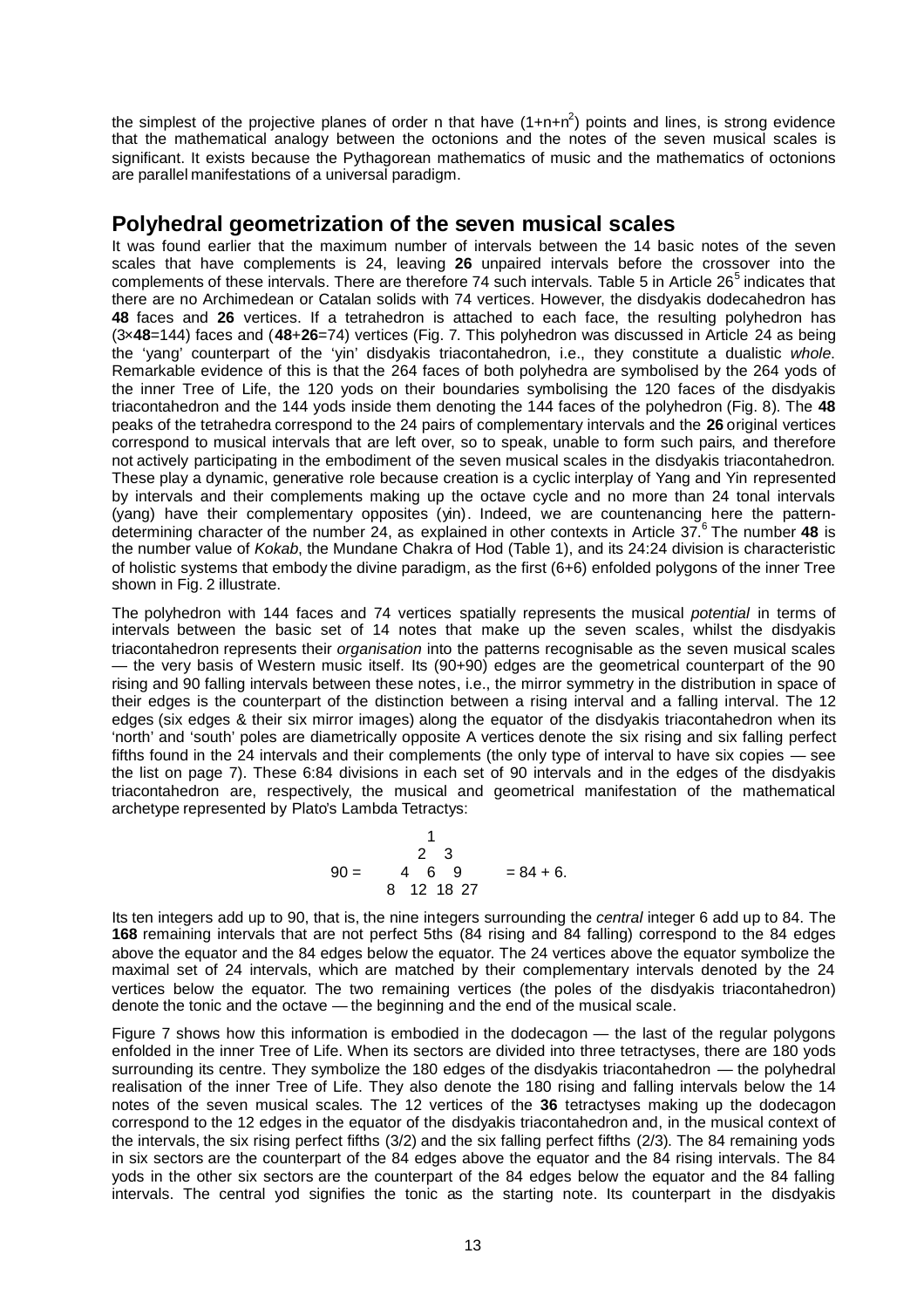triacontahedron is the imaginary, *internal* line joining two diametrically opposite A vertices — the axis of the polyhedron.

Of the (24+24) intervals, there are **21** notes and **21** complements with tone ratios of notes in the seven scales. Interestingly, Table 1 indicates that there are actually just **21** notes with these tone ratios! This



Figure 9. The Klein Configuration is the {7,3} hyperbolic tiling of the **168** symmetries of the Klein quartic into 24 heptagons. Each of its 7 sectors contains 24 hyperbolic triangles. Of these, one (coloured cyan) belongs to the central heptagon and two (also coloured cyan) are at the two corners of a half-sector, being sectors of two heptagons. The 24 heptagons are therefore divided into three heptagons whose **21** triangles form the corners of these seven half-sectors and **21** other heptagons.

demonstrates how the Godname EHYEH with number value **21** prescribes the composition of the 91 intervals between the 14 different notes of the seven scales. The three remaining intervals (one  $\mathsf{L}^{2*}$  and twoTL<sup>2</sup>\*) are not notes. This 3:21 differentiation was found in Article 21<sup>7</sup> in the context of the 24 lines and broken lines making up the eight trigrams. The positive and negatives lines of each trigram denote the positive and negative directions with respect to a rectangular coordinate system of the three perpendicular faces of a cube whose intersection is one of its eight corners. If such cubes are stacked together, any one corner of a cube coincides with the corners of seven other cubes (three on the same level and four either above or below it). This means that a cubic lattice point is defined by the intersections of three faces belonging to eight cubes, three belonging to the cube itself and **21** belonging to the seven cubes that surround it.

The same 3:21 division appears in the Klein Configuration.<sup>[8](#page-14-7)</sup> This is the hyperbolic mapping of the 168 automorphisms of the equation known to mathematicians as the "Klein quartic":

$$
x^3y + y^3z + z^3x = 0.
$$

These symmetries of its Riemann surface can be mapped onto the hyperbolic surface of a 3-torus in a number of different ways. Figure 9 shows the {7,3) tiling that requires 24 heptagons divided into **168** coloured triangles. It also has **168** anti-automorphisms represented by the **168** grey triangles of 24 other heptagons. These two sets of 24 heptagons are the counterpart of the 24 intervals and their 24 complements. The three intervals and their complements that are not notes of the seven scales correspond, respectively, to the three cyan triangles in Figure 9 at the corners of a half-sector and to the three grey triangles at the corresponding corners of the other half-sector. Notice that the one  $L^{2*}$  and the two  $TL^{2*}$  intervals in the set of 24 match, respectively, the innermost triangle and the two outermost triangles in a half-sector. They correspond in the  $3\times3\times3$  array of cubes displaying an isomorphism with the Klein configuration to the three faces of the central cube intersecting at one corner.<sup>[9](#page-14-8)</sup> The 168 automorphisms of the Klein quartic correspond to the **168** rising and falling intervals other than the six perfect fifths and to the 168 edges above and below the equator of the disdyakis triacontahedron,<sup>[10](#page-14-9)</sup> its six edges and their inverted images corresponding, respectively, to the six rising perfect fifths and to the six falling perfect fifths in the 90 intervals below the octave between the 14 notes of the seven scales. Both are the manifestation of the projective, special linear group PSL(2,7), which is the quotient group SL(2,7)/ $\{1,-1\}$ , where 1 is the identity matrix, and SL(2,7) consists of all 2×2 matrices with unit determinant over  $\mathsf{F}_7$ , the finite field with 7 elements. These elements can be the seven types of intervals between notes of the seven musical scales and the seven unit imaginary octonions  $e_i$ , whose algebra is represented by the Fano plane with the symmetry group SL(3,2) that is isomorphic to PSL(2,7). Their seven conjugates  $e_i^* = -e_i$ , where  $e_i e_i^* = 1$ , correspond to the complements y<sub>i</sub> of the seven notes x<sub>i</sub>, where  $x_{i}y_i = 2$ , whilst their seven 3-tuplets (e<sub>i</sub>, e<sub>i+1</sub>, e<sub>i+3</sub>) and the seven 3-tuplets of their conjugates (e<sub>i</sub><sup>\*</sup>, e<sub>i+1</sub><sup>\*</sup>,  $e_{i+3}$ <sup>\*</sup>) correspond, respectively, to the seven triplets of intervals and to the seven triplets of their complements that display the same relative proportions  $1:\text{T}:\text{T}^2$  of their tone ratios.

Whether the **168** rising and falling intervals are *actual* elements of PSL(2,7) is irrelevant except to one who cannot see the larger picture. Anyone who demands a formal proof that they form this group before he takes the analogy seriously is missing the crucial point. Such proof is necessary only if one makes the stronger claim that the intervals *are* such elements. However, judging the similarity to be significant evidence of a universal principle because it is too implausible to be due to chance does not require this